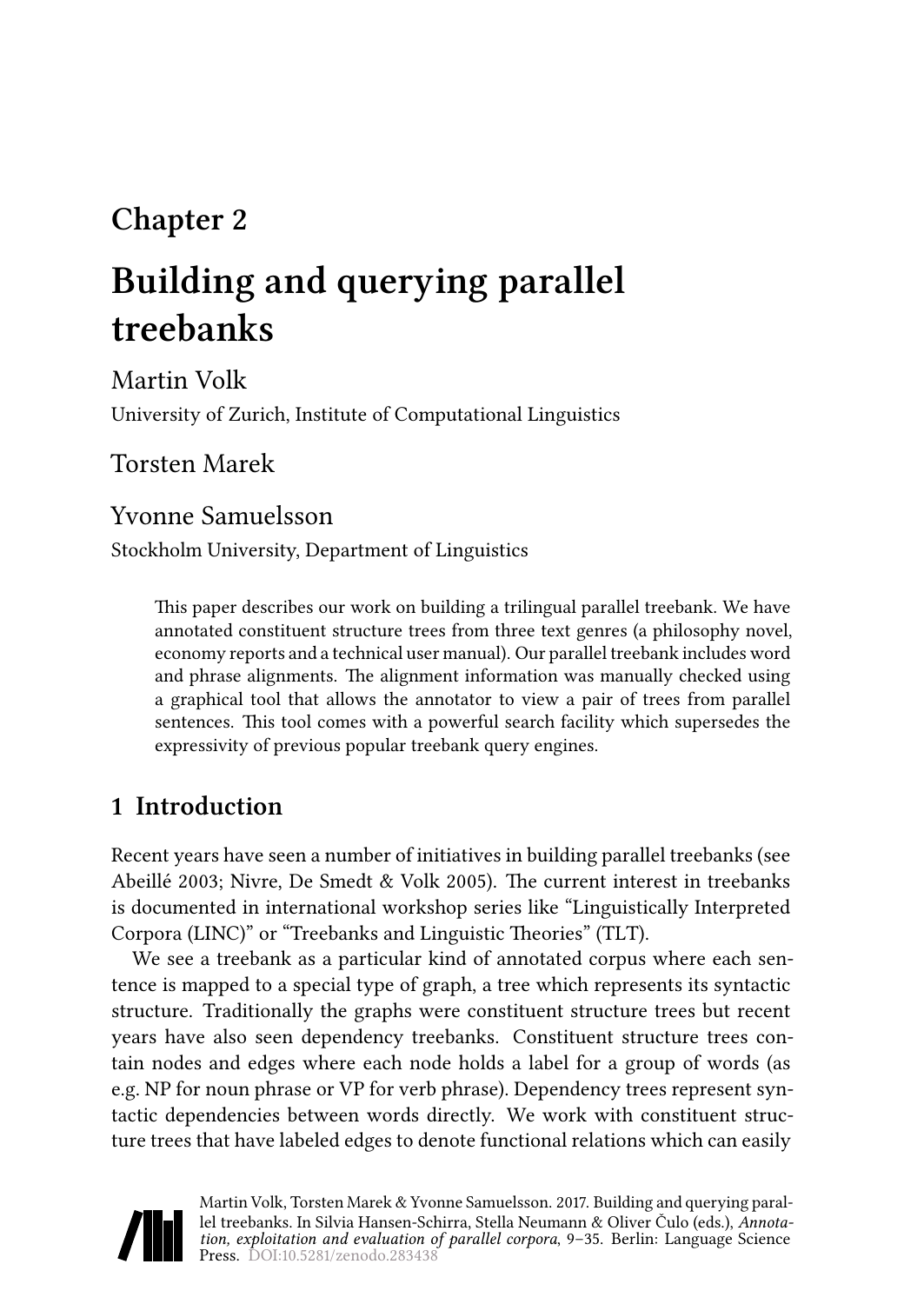be mapped to dependencies. The concept of constituent structure trees in treebanking has been stretched beyond proper trees as defined in graph theory by accepting crossing edges and even secondary edges.

Parallel treebanks are treebanks over parallel corpora, i.e. the "same" text in two or more languages, where one text might be the source text and the other texts are translations thereof, or where all texts are translations of a text outside of the corpus. In addition to the syntactic annotation, a parallel treebank is aligned on the sub-sentential level, for example on the word level or the phrase level.

Parallel treebanks can be created automatically or manually. Automatic creation entails automatic parsing and automatic alignment, both of which will result in a certain amount of error at the current state of the technology. In this paper we focus on the manual creation of parallel treebanks.

Parallel treebanks can be used as training or evaluation corpora for word and phrase alignment, as input for example-based machine translation (EBMT), as training corpora for transfer rules, or for translation studies.

Parallel treebanks have evolved into a research field in the last decade. [Cmej](#page-23-0)[rek, Curin & Havelka \(2003\)](#page-23-0) at the Charles University in Prague have built a parallel treebank for the specific purpose of machine translation, the Czech-English Penn Treebank with tectogrammatical dependency trees. They have asked translators to translate part of the Penn Treebank into Czech with the clear directive to translate every English sentence with one in Czech and to stay as close as possible to the original.

Other parallel treebank projects include Croco [\(Hansen-Schirra, Neumann &](#page-23-1) [Vela 2006\)](#page-23-1) which is aimed at building an English-German treebank for translation studies, LinES an English-Swedish parallel treebank [\(Ahrenberg 2007\)](#page-22-1), and the English-French HomeCentre treebank [\(Hearne & Way 2006](#page-23-2)), a hand-crafted parallel treebank consisting of 810 sentence pairs from a Xerox printer manual.

Our group has contributed to these efforts by building a tri-lingual parallel treebank called Smultron (Stockholm MULtilingal TReebank). Our parallel treebank consists of syntactically annotated sentences in three languages, taken from translated documents. Syntax trees of corresponding sentence pairs are aligned on a sub-sentential level. On the side we have also experimented with building parallel treebanks for the widely differing languages Quechua and Spanish [\(Rios,](#page-24-1) [Göhring & Volk 2009](#page-24-1)).

In this paper we will first describe our parallel treebank and the difficulties in consistent annotation. We have developed a special alignment tool and present its functionality for alignment and search of parallel treebanks. To our know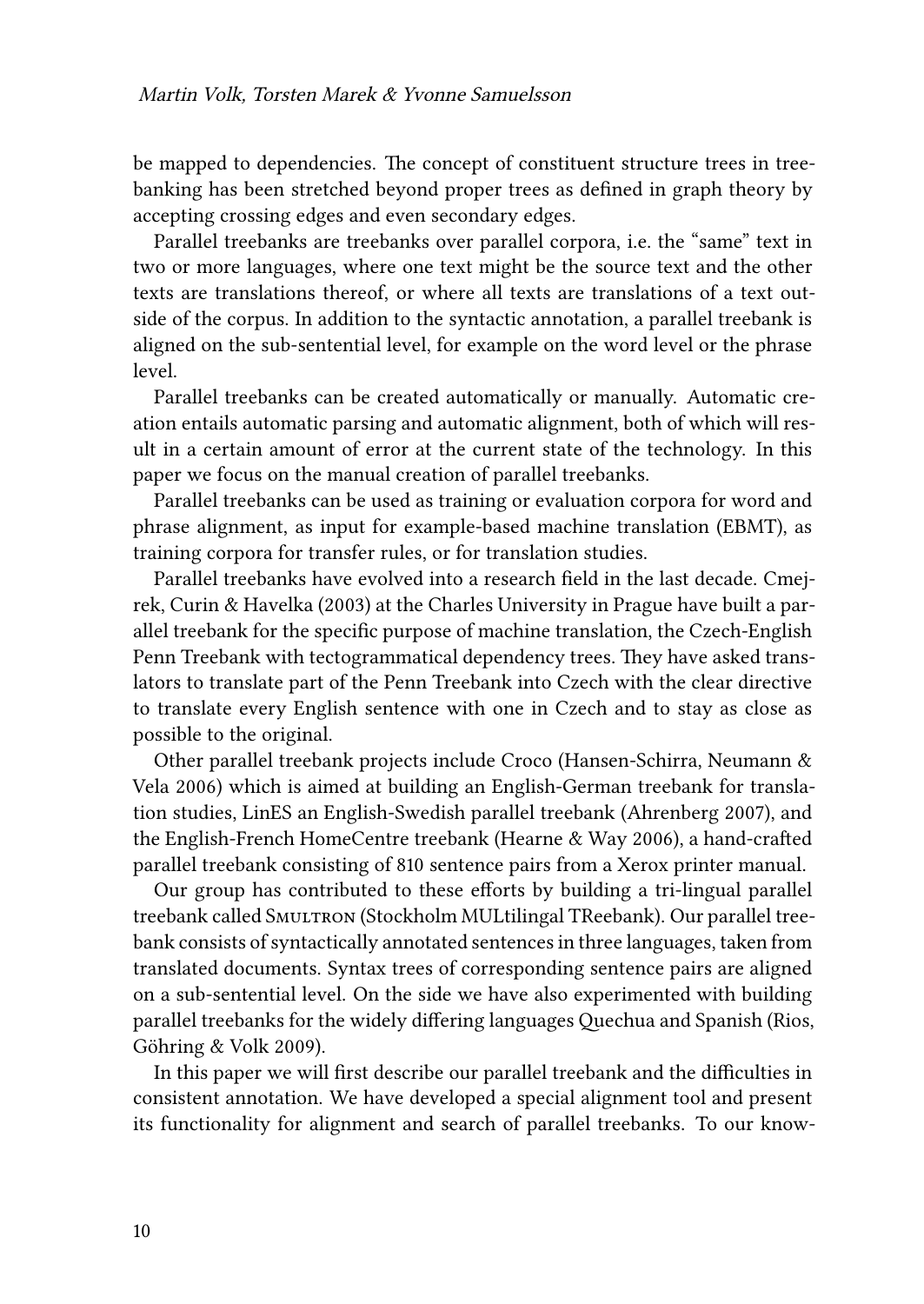ledge this is the first dedicated tool that combines visualization, alignment and searching of parallel treebanks.

# **2 Building SMULTRON - The Stockholm MULtilingual TReebank**

We have built a trilingual parallel treebank in English, German and Swedish. In its 2008 release Smultron consists of around 500 trees from the novel *Sophie's World* and 500 trees from economy texts (an annual report from a bank, a quarterly report from an international engineering company, and the banana certification program of the Rainforest Alliance) [\(Samuelsson & Volk 2006](#page-24-2); [2007\)](#page-25-0). The sentences in Sophie's World are relatively short (14.8 tokens on average in the English version), while the sentences in the economy texts are much longer (24.3 tokens on average; 5 sentences in the English version have more than 100 tokens).

Lately we have added 500 trees from another text genre: a user manual for a DVD player. This genre differs in that it contains a multitude of imperative constructions, many numerical expressions as well as many itemized and enumerated lists. SMULTRON version 2.0 consisting of 1500 trees from three text genres in three languages has been released in the beginning of  $2010<sup>1</sup>$ 

#### **2.1 Monolingual treebanking**

For English and German, there are large monolingual treebanks that have resulted in standards for treebanking in these languages. We have followed these standards and (semi-automatically) annotated the German sentences of our treebank with Part-of-Speech tags and phrase structure trees (incl. edges labeled with functional information) according to the NEGRA guidelines [\(Brants et al. 1997](#page-23-3)).

For English, we have used the Penn Treebank guidelines which also prescribe phrase structure trees (with PoS tags, but only partially annotated with functional labels). However they differ from the German guidelines in many details. For example, the German trees use crossing edges for discontinuous units while the English trees introduce symbols for empty tokens plus secondary edges for the representation of such phenomena.

There has been an early history of treebanking in Sweden, dating back to the 1970s (cf. [Nivre 2002](#page-24-3). The old annotation schemes were difficult for automatic

<sup>&</sup>lt;sup>1</sup> SMULTRON is freely available from http://kitt.cl.uzh.ch/kitt/smultron/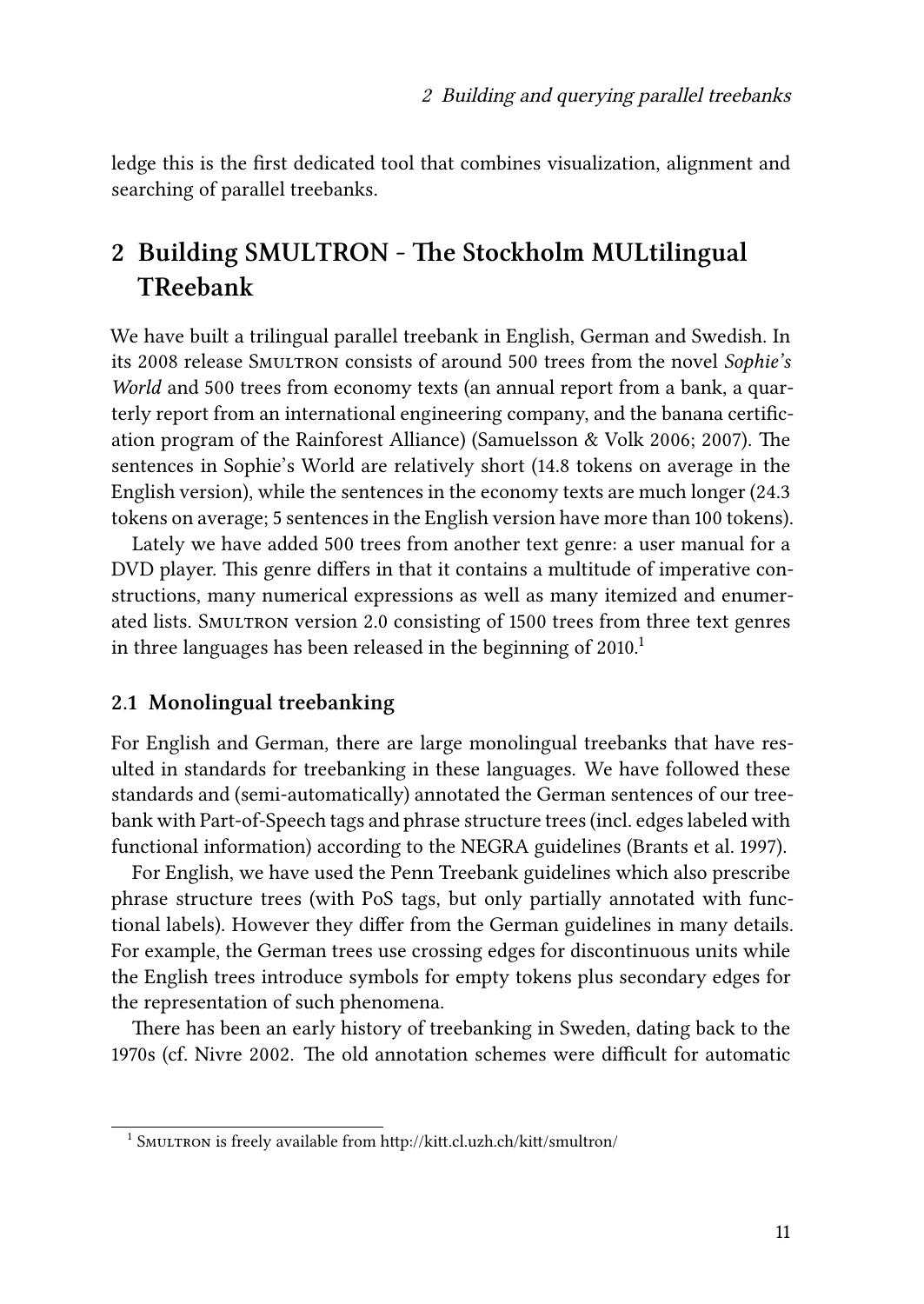processing (in the case of Talbanken, [Teleman 1974](#page-25-1)) $^2$  or too coarse-grained (in the case of Syntag, [Järborg 1986\)](#page-23-4). Therefore we have developed our own treebanking guidelines for Swedish inspired by the German guidelines.

We annotated the treebanks for all three languages separately, with the help of the treebank editor ANNOTATE<sup>3</sup>. ANNOTATE includes the TnT Part-of-Speech Tagger and Chunker for German. We added taggers and chunkers for Swedish and English. After finishing the monolingual treebanks, the trees were exported from the accompanying SQL database and converted into an XML format as input to our alignment tool, the TreeAligner.

Both the German trees and the Swedish trees are annotated with flat structures but subsequently automatically deepened to result in richer and linguistically more plausible tree structures.

#### **2.1.1 Automatic treebank deepening**

The German NEGRA annotation guidelines([Brants et al. 1997\)](#page-23-3) result in rather flat phrase structure trees. This means, for instance, no unary nodes, no "unnecessary" NPs (noun phrases) within prepositional phrases and no finite verb phrases. Using a flat tree structure for manual treebank annotation has two big advantages for the human annotator: 1) the annotator needs to make fewer decisions, and 2) the annotator has a better overview of the trees. This comes at the cost of the trees not being complete from a linguistic point of view. One could ask why an NP that consists of only one daughter is not marked, or why an NP that is part of a PP is not marked, while the same NP outside a PP is explicitly annotated. These restrictions also have practical consequences: If certain phrases (e.g. NPs within PPs) are not explicitly marked, then they can only indirectly be searched in corpus linguistics studies.

In addition to the linguistic drawbacks of the flat syntax trees, they are also problematic for phrase alignment in a parallel treebank. Our goal is to align subsentential units (such as phrases and clauses) to get fine-grained correspondences between languages. The alignment focuses on meaning, rather than sentence structure. For example, sentences can have alignment on a higher level of the tree (for instance, if the sentence carries the same meaning in both languages), without necessarily having alignment on all lower levels (for instance, if the sentence contains an NP without direct correspondence in the other language). We

<sup>&</sup>lt;sup>2</sup> Talbanken has recently been cleaned and converted to a dependency treebank by Joakim Nivre and his group. See http://w3.msi.vxu.se/ nivre/research/talbanken.html

<sup>&</sup>lt;sup>3</sup> Annotate is a treebank editor developed at the University of Saarbrücken. See http://www.coli.uni-sb.de/sfb378/negra-corpus/annotate.html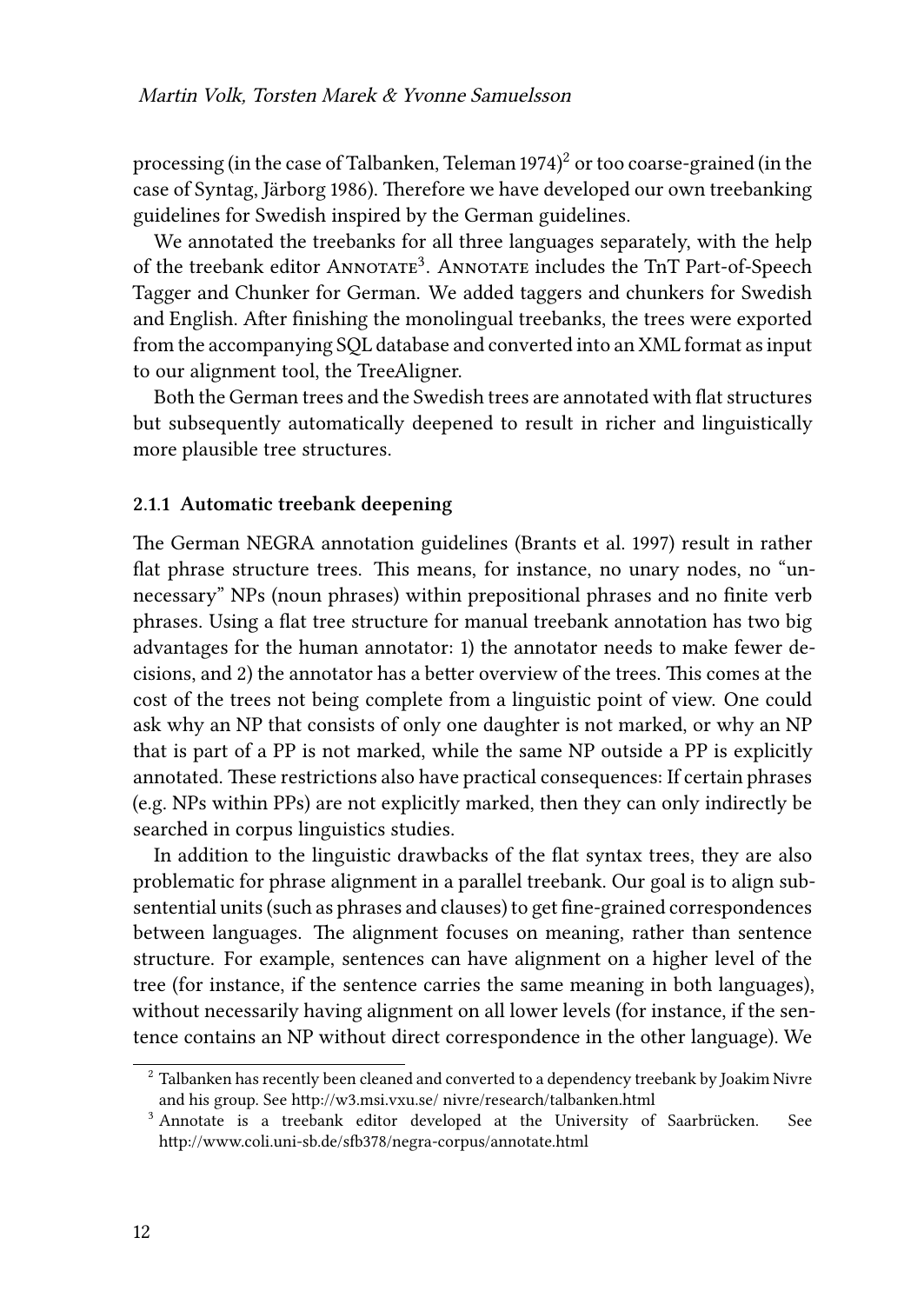prefer to have "deep trees" to be able to draw the alignment between the German sentences and the parallel Swedish sentences on as many levels as possible; in fact, the more detailed the sentence structure is, the more expressive is our alignment.

We deepened the flat phrase structure trees automatically with a script, which automatically inserts nodes to create the deeper structure. However, these insertions must be totally unambiguous, so that no errors are introduced. The input for this program is a tree description in TIGER-XML([König & Lezius 2002\)](#page-23-5), an interface format which can be created and used by the treebank tool TIGER-Search $\rm ^4.$  The output is a deepened TIGER-XML tree. We have measured that the automatic node insertion resulted in an increase of almost 60% additional nodes.

#### **2.1.2 Completeness and consistency checks over treebanks**

Completeness and consistency are important characteristics of corpus annotation. Tree completeness means that each token and each node is part of the tree.<sup>5</sup> This can easily be checked and should ideally be part of the annotation tool.

Consistency checking is more complicated. Consistent annotation means that the same token sequence (or part-of-speech sequence or phrase sequence) is annotated in the same way across the treebank. Annotation error detection has been explored for part-of-speech annotation([Dickinson & Detmar Meurers 2003;](#page-23-6) [Loftsson 2009\)](#page-24-4) and syntactic annotation [\(Ule & Simov 2004;](#page-25-2) [Dickinson & Meur](#page-23-7)[ers 2005\)](#page-23-7).

The variation *n*-gram approach for syntactic annotation [\(Dickinson & Meurers](#page-23-8) [2003](#page-23-8); [2005\)](#page-23-7) is a method for detecting strings which occur multiple times in the corpus with varying annotation. The approach can detect bracketing and labeling errors in constituency annotation.

#### **2.2 Aligning trees**

Establishing translation correspondences is a difficult task. This task is traditionally called alignment and is usually performed on the paragraph level, sentence level and word level. Alignment answers the question: Which part of a text in language L1 corresponds in meaning to which part of a text in language L2 (under the assumption that the two texts represent the same meaning in different languages)?

<sup>4</sup> See also http://www.ims.uni-stuttgart.de/projekte/TIGER.

<sup>&</sup>lt;sup>5</sup> Different treebanks take different positions on whether special tokens like punctuation symbols should be part of the tree. For example, the Penn Treebank guidelines require punctuation marks to be part of the tree, whereas the German TIGER guidelines leave them unattached.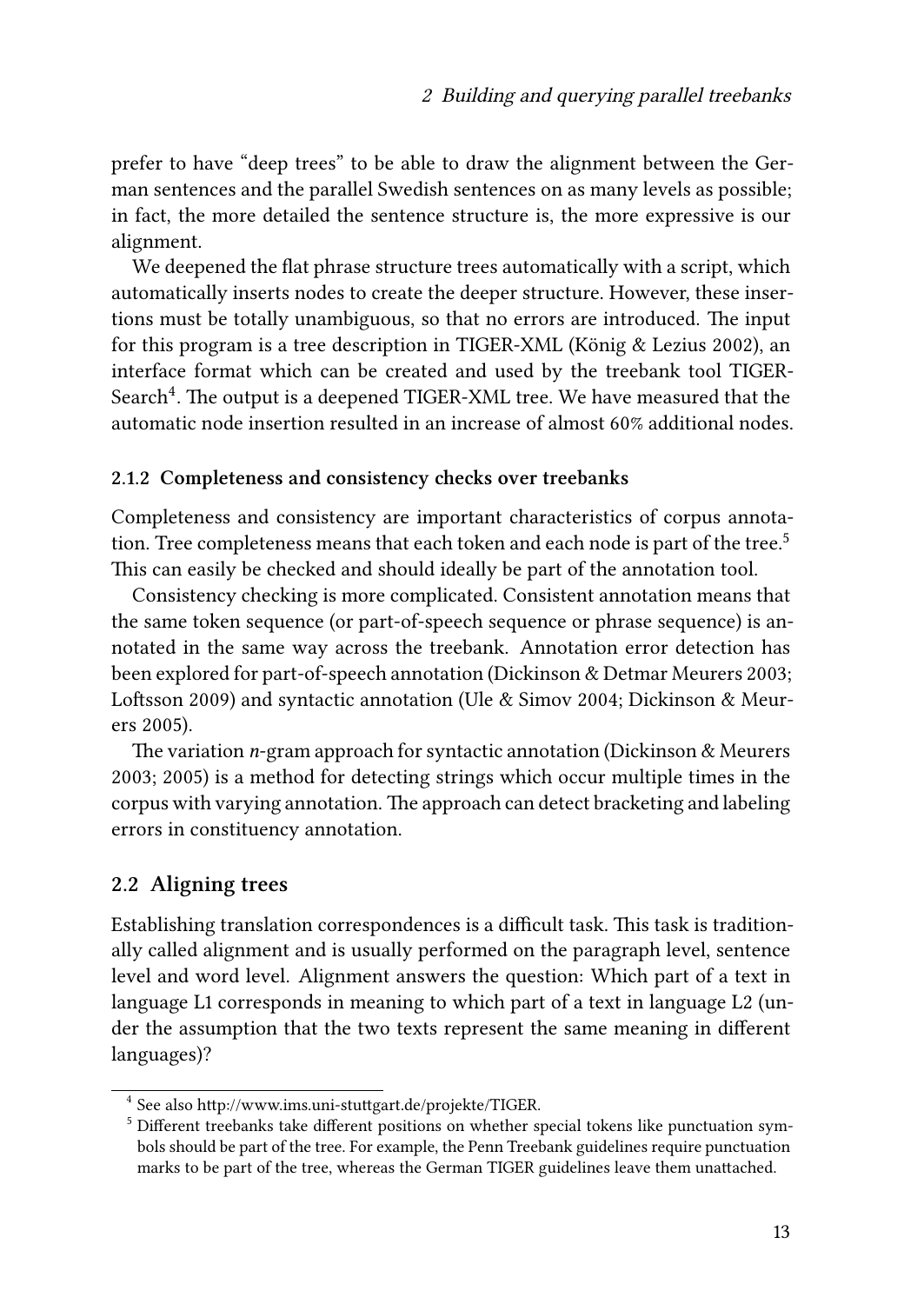There is considerable interest in automating the alignment process. Automatic sentence alignment of legacy translations helps to fill translation memories. Automatic word alignment is a crucial step in training statistical machine translation systems. Both sentence and word alignment have to deal with 1-to-many alignments, e.g. sometimes a sentence in one language is translated as two or three sentences in the other language.

In other respects sentence alignment and word alignment are fundamentally different. It is relatively safe to assume the same sentence order in both languages when computing sentence alignment. But such a monotonicity assumption is not possible for word alignment which needs to allow for word order differences and thus for crossing alignments. While basic algorithms for sentence alignment can rely on unsophisticated measures like sentence length in characters and still produce good results, word alignment algorithms use cross-language cooccurrence frequencies as a key feature.

Our work focuses on word alignment and on an intermediate alignment level which we call **phrase alignment**. Phrase alignment encompasses the alignment from simple noun phrases and prepositional phrases all the way to complex clauses. For example, on the word alignment level we want to establish the correspondence of the German "verb form plus separated prefix" *fing an* with the English verb form *began*. In phrase alignment, we mark the correspondence of the verb phrases *ihn in den Briefkasten gesteckt* and *dropped it in the mail box*. For the alignment we have developed a specific tool called TreeAligner([Lundborg et](#page-24-5) [al. 2007\)](#page-24-5), which displays two trees and allows the user to draw alignment lines by clicking on phrases and words.

We regard phrase alignment as alignment between linguistically motivated phrases, in contrast to work in statistical machine translation where phrase alignment is defined as the alignment between arbitrary consecutive word sequences. Our phrase alignment is alignment between nodes in constituent structure trees. See Figure [1](#page-7-0) for an example of a tree pair with word and phrase alignment. Green lines indicate exact alignments and red lines represent fuzzy alignments (cf.§[2.2.2](#page-6-0)).

It is our belief that linguistically motivated phrase alignment provides useful phrase pairs for example-based machine translation, and provides interesting insights for translation science and cross-language comparisons. Phrase alignments are particularly useful for annotating correspondences of idiomatic or metaphoric language use.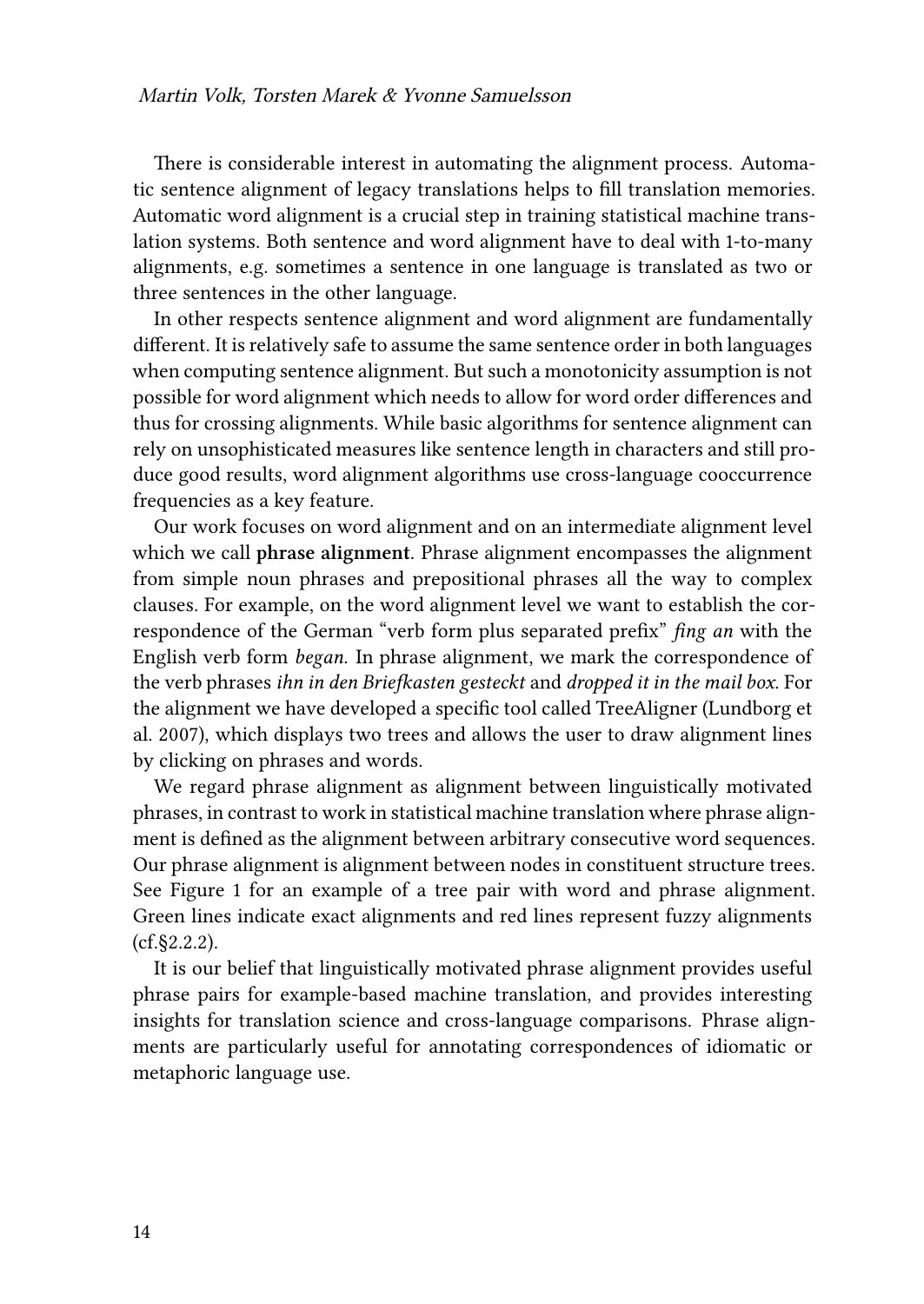#### **2.2.1 Related research**

Our research on word and phrase alignment is related to previous work on word alignment as e.g. in the Blinker project [\(Melamed 1998](#page-24-6)) or in the UPLUG project [\(Lars, Merkel & Petterstedt 2003\)](#page-23-9). Alignment work on parallel treebanks is rare. Most notably there is the Prague Czech-English treebank [\(Kruijff-Korbayová,](#page-23-10) [Chvátalová & Postolache 2006](#page-23-10)) and the Linköping Swedish-English treebank [\(Ahrenberg 2007\)](#page-22-1). There has not been much work on the alignment of linguistically motivated phrases. [Tinsley et al. \(2007\)](#page-25-3) and [Groves, Hearne & Way \(2004\)](#page-23-11) report on semi-automatic phrase alignment as part of their research on examplebased machine translation.

The most comprehensive study is probably the recent PhD thesis by [Zhechev](#page-25-4) [\(2009\)](#page-25-4). The author describes his system for automatic phrase alignment over parallel trees which is based on word alignment probabilities provided by GIZA. He evaluates his system against the manually aligned HomeCentre treebank and reports on about 78% recall for 80% precision. These results are comparable to [Ambati & Lavie \(2008\)](#page-22-2). These approaches are unsupervised in the sense that human-aligned trees are used only for evaluation.

[Tiedemann & Kotzé \(2009\)](#page-25-5) present a supervised approach which automatically learns phrase alignment features from our parallel treebank. By training on 400 aligned trees and testing on the remaining 100, they report on 80% precision and 76% recall.

Considering the fact that the alignment task is essentially a semantic annotation task, we may also compare our work to other tasks in semantic corpus annotation, for example, the frame-semantic annotation in the German SALSA project (cf. [Burchardt et al. 2006\)](#page-23-12).

#### <span id="page-6-0"></span>**2.2.2 Our alignment guidelines**

We have compiled alignment guidelines for word and phrase alignment between annotated syntax trees. The guidelines consist of general principles, concrete rules and guiding principles. The most important general principles are:

- 1. Align items that can be re-used as units in a machine translation system.
- 2. Align as many items (i.e. words and phrases) as possible.
- 3. Align as close as possible to the tokens.

The first principle is central to our work. The focal point is whether a phrase pair is general enough to be re-used as translation unit in a machine translation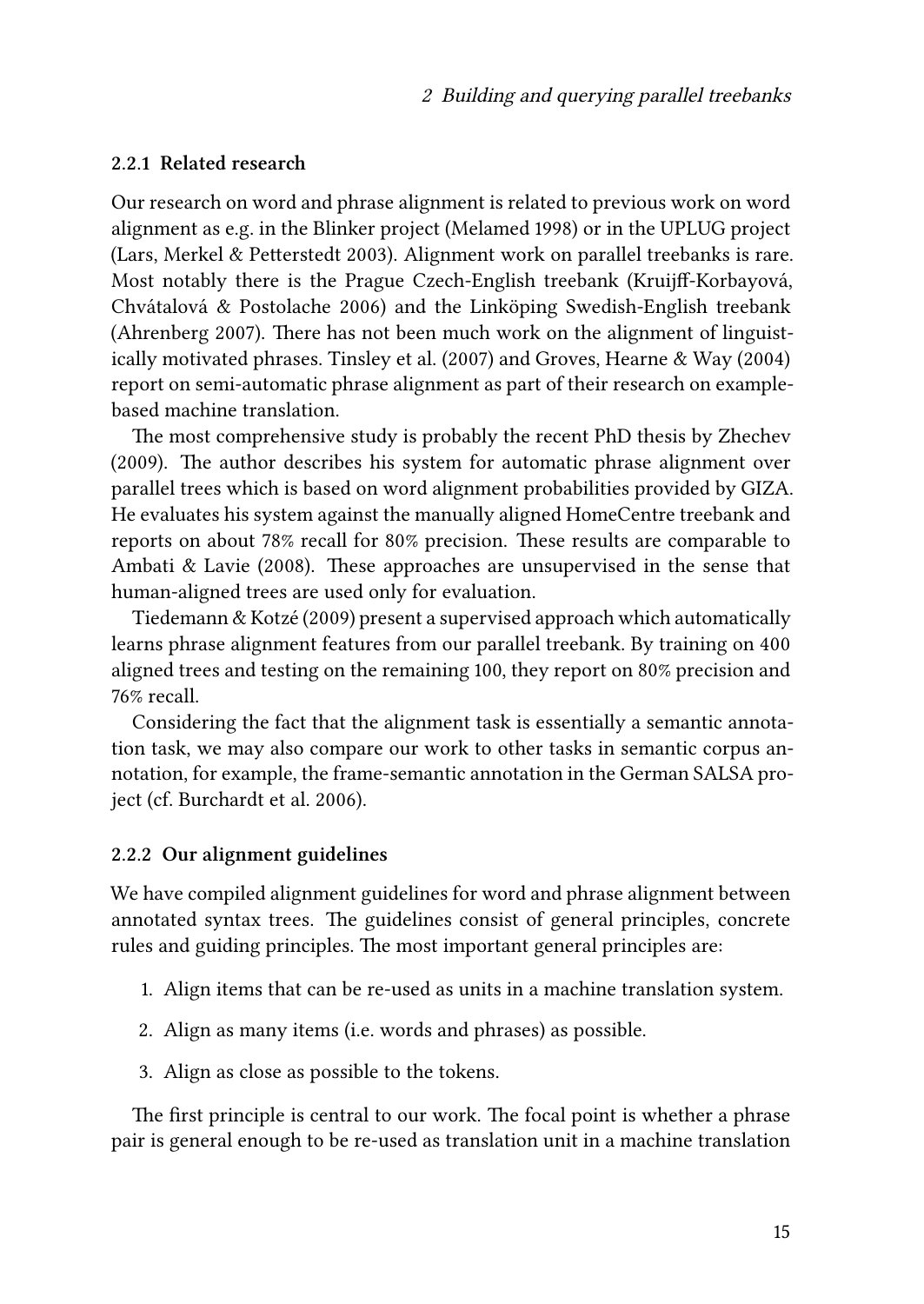<span id="page-7-0"></span>

Figure 1: Three pair German-English with word and phrase alignments.

system. For example, in our Sophie's World treebank we have decided not to align *die Verwunderung über das Leben* with *their astonishment at the world* although these two phrases were certainly triggered by the same phrase in the Norwegian original, and both have a similar function in the two corresponding sentences. These two phrases in isolation are too far apart in meaning to license their re-use. We are looking for correspondences like *was für eine seltsame Welt* and *what an extraordinary world* which would make for a good translation in many other contexts.

Some special rules follow from this principle. For example, we have decided that a pronoun in one language shall never be aligned with a full noun in the other, since such a pair is not directly useful in a machine translation system.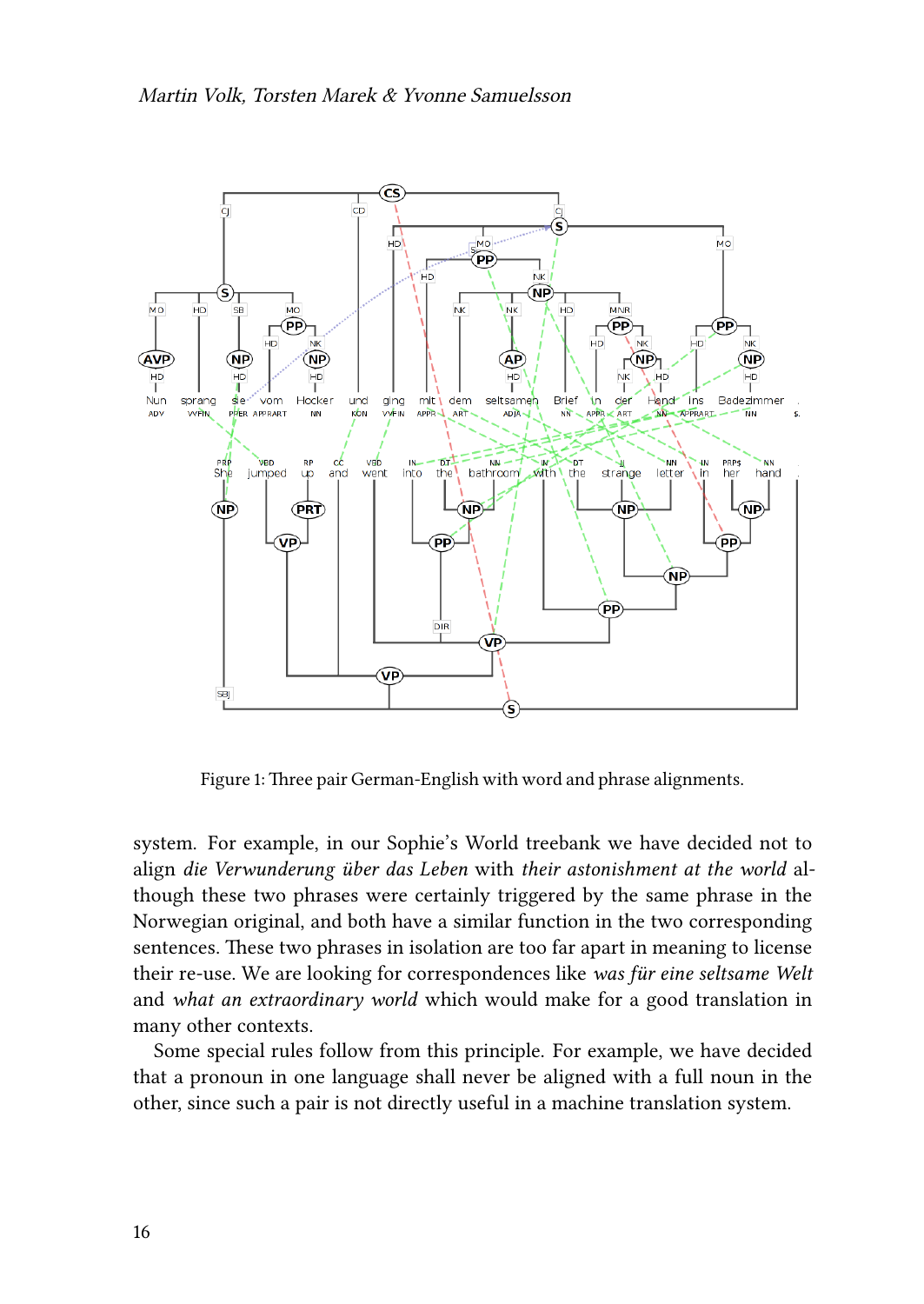Principles 2 and 3 are more technical. Principle 2 tells our annotators that alignment should be comprehensive. We want to re-use as much as possible from the treebank, so we have to look for as many alignments as possible. Principle 3 says that in case of doubt the alignment should go to the node that is closest to the terminals. For example, our German treebank guidelines require a multiword proper noun to first be grouped in a PN phrase which is a single daughter node of a noun phrase [[Sofie Amundsen]PN ]NP. When we align the name, principle 3 tells us to draw the alignment line from the German PN node since it is closer to the tokens than the German NP node.

Often we are confronted with phrases that are not exact translation correspondences but approximate translation correspondences. Consider the phrases *mehr als eine Maschine* and *more than a piece of hardware*. This pair does not represent the closest possible translation, but it represents a possible translation in many contexts. In a way we could classify this pair as the "second-best" translation. To allow for such distinctions we provide our annotators with a choice between exact translation correspondences and approximate correspondences. We also use the term **fuzzy correspondence** to refer to and give an intuitive picture of these approximate correspondences. The option to distinguish between different alignment strengths sounded very attractive at the start. But where and how can we draw the line between exact and fuzzy translation correspondences? We have formulated some clear-cut rules:

- If an acronym is to be aligned with a spelled-out term, it is always an approximate alignment. For example, in our economy reports the English acronym *PT* stands for *Power Technology* and is aligned to the German *Energietechnik* as a fuzzy correspondence.
- Proper names shall be aligned as exact alignments (even if they are spelled differently across languages; e.g. *Sofie* vs. *Sophie*).

But many open questions persist. Is *einer der ersten Tage im Mai* an exact or rather a fuzzy translation correspondence of *early May*? We decided that it is not an exact correspondence. How shall we handle *zu dieser Jahreszeit* vs. *at this time of the year* where a literal translation would be *in this season*? We decided that the former is still an exact correspondence. These examples illustrate the difficulties in distinguishing between exact and approximate translation correspondence. Automatically ensuring the overall consistency of the alignment decisions is a difficult task. We have built a tool to ensure the consistency within the exact and approximate alignment classes. The tool computes the token span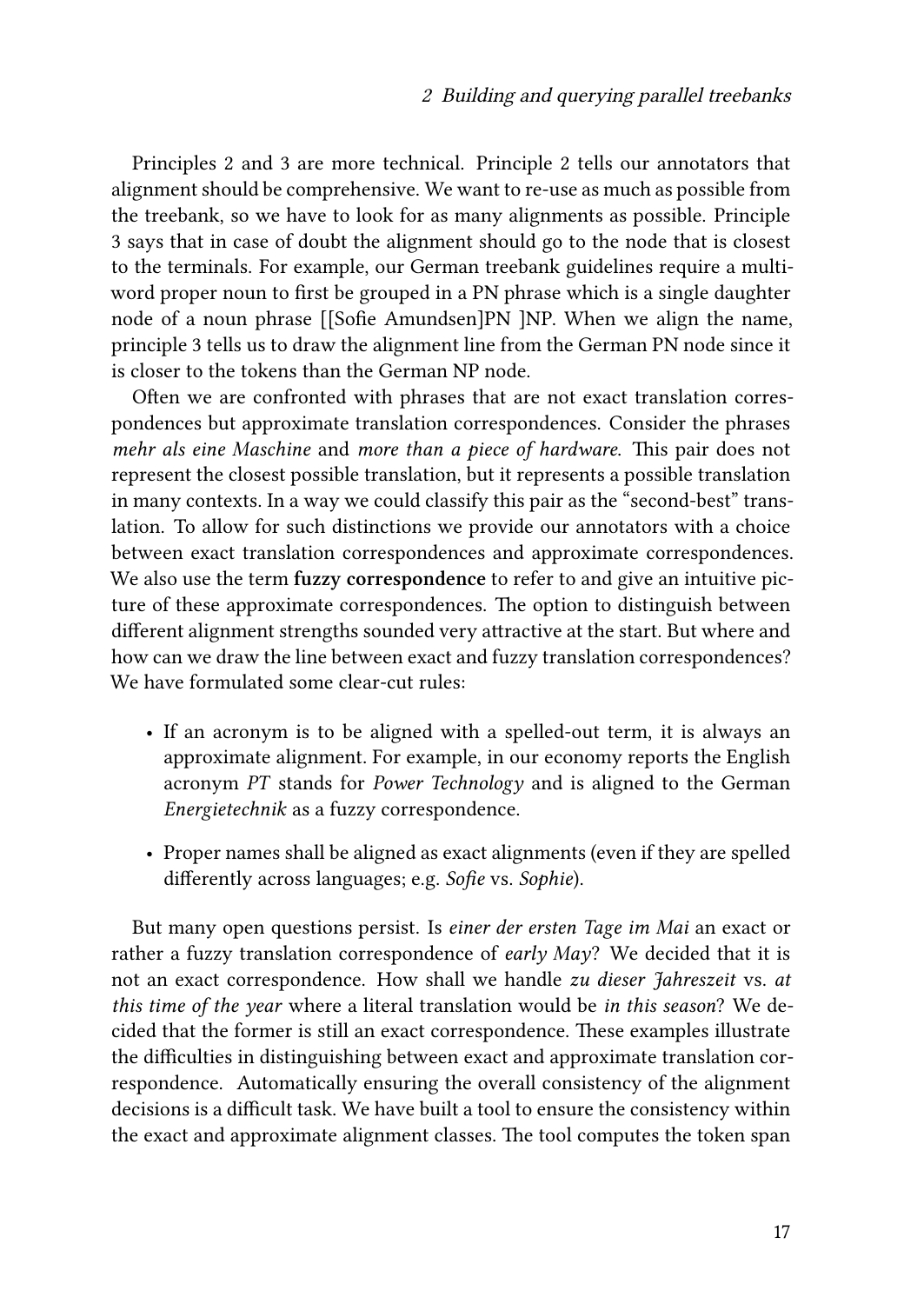for each alignment and checks if the same token span pairs have always received the same alignment type. For example, if the phrase pair *mit einer blitzschnellen Bewegung* and *with a lightning movement* is once annotated as exact alignment, then it should always be annotated as exact alignment. Figure [1](#page-7-0) shows approximate alignments between the PPs *in der Hand* and *in her hand*. It was classified as approximate rather than exact alignment since the German PP lacks the possessive determiner.

Currently our alignment guidelines are more than 15 pages long with examples for English-German and English-Swedish alignments. The challenge was to compile precise and comprehensive guidelines to ensure smooth and consistent alignment decisions. In [Samuelsson & Volk \(2006\)](#page-24-2) we have reported on experiments to evaluate inter-annotator agreement from our alignment tasks. Here we summarize an experiment described in detail in [Volk, Marek & Samuelsson \(2008\)](#page-25-6) in which we evaluated our alignment guidelines.

#### **2.2.3 Inter-annotator agreement experiments**

In order to evaluate the inter-annotator agreement for the alignment task we performed the following experiment. We gave 20 tree pairs in German and English to 12 advanced undergraduate students. Half of the tree pairs were taken from our Sophie's World treebank and the other half from our Economy treebank. We made sure that there was one 1-to-2 sentence alignment in the sample. The students did not have access to the gold standard alignment.

In class we demonstrated the alignment tool to the students, and we introduced the general alignment principles to them. Then the students were given a copy of the alignment guidelines. We asked them to do the alignments independently of each other and to the best of their knowledge according to the guidelines.

<span id="page-9-0"></span>

|              | <b>Alignment Type</b> |     | exact fuzzy | total |
|--------------|-----------------------|-----|-------------|-------|
| Sophie part  | word alignment        | 75  | 3           | 78    |
|              | phrase alignment      | 46  | 12          | 58    |
| Economy part | word alignment        | 159 | 19          | 178   |
|              | phrase alignment      | 62  |             | 71    |

Table 1: Alignment Frequencies in the Gold Standard

Our own annotation of the 20 tree pairs (the gold standard alignment) contains the alignments shown in Table [1.](#page-9-0) In the Sophie part of the experiment treebank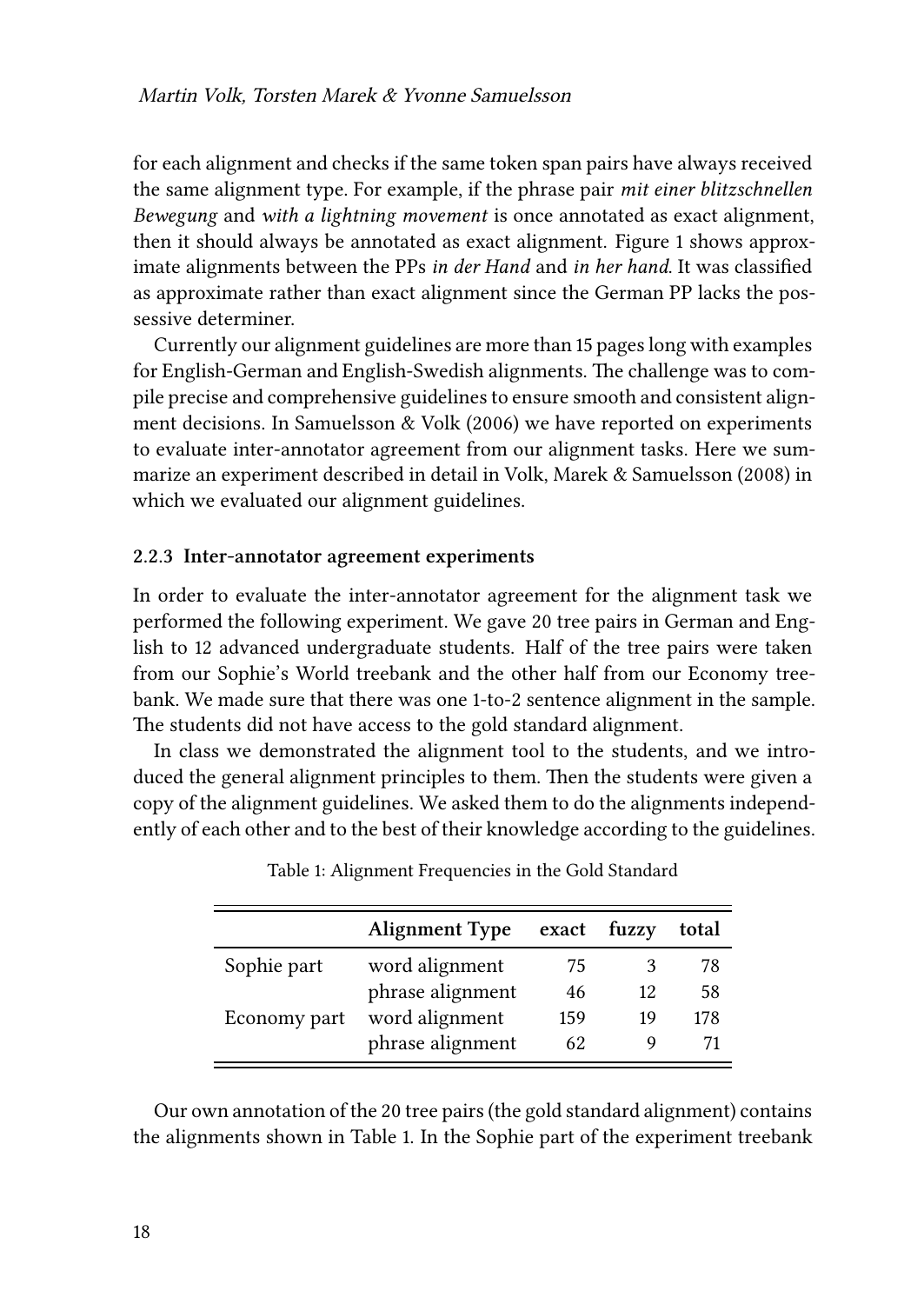we have 78 word-to-word alignments and 58 phrase-to-phrase alignments. Note that some phrases consist only of one word and thus the same alignment information is represented twice. We have deliberately kept this redundancy.

The alignments in the Sophie part consist of 125 times 1-to-1 alignments, 4 times 1-to-2 alignments and one 1-to-3 alignment (*wäre* vs. *would have been*) when viewed from the German side. There are 3 times 1-to-2 alignments (e.g. *introducing* vs. *stellte vor*) and no other 1:many alignment when viewed from the English side. In the Economy part the picture is similar.

The student alignments showed a huge variety in terms of numbers of alignments. In the Sophie part they ranged from 125 alignments to bare 47 alignments (exact alignments and fuzzy alignments taken together). In the Economy part, the variation was between 259 and 62 alignments. On closer inspection we found that the student with the lowest numbers works as a translator and chose to use a very strict criterion of translation equivalence rather than translation correspondence. Three other students at the end of the list were not native speakers of either German or English. We therefore decided to exclude these 4 students from the following comparison.

The student alignments allow for the investigation of a number of interesting questions:

- How did the students' alignments differ from the gold standard?
- Which were the alignments done by all students?
- Which were the alignments done by single students only?
- Which alignments varied most between exact and fuzzy alignment?

#### **2.2.4 Inter-annotator agreement results**

The remaining 8 students reached between 81% and 48% overlap with our gold standard on the Sophie part, and between 89% and 66% overlap with our gold standard on the Economy texts. This can be regarded as their recall values if we assume that the gold standard represents the correct alignments. These students additionally had between 2 and 22 own alignments in the Sophie part and between 12 and 55 own alignments in the Economy part.

So the interesting question is: What kind of alignments have they missed, and which were the additional own alignments that they suggested (alignments that are not in the gold standard)? We first checked the students with the highest numbers of own alignments. We found that some of these alignments were due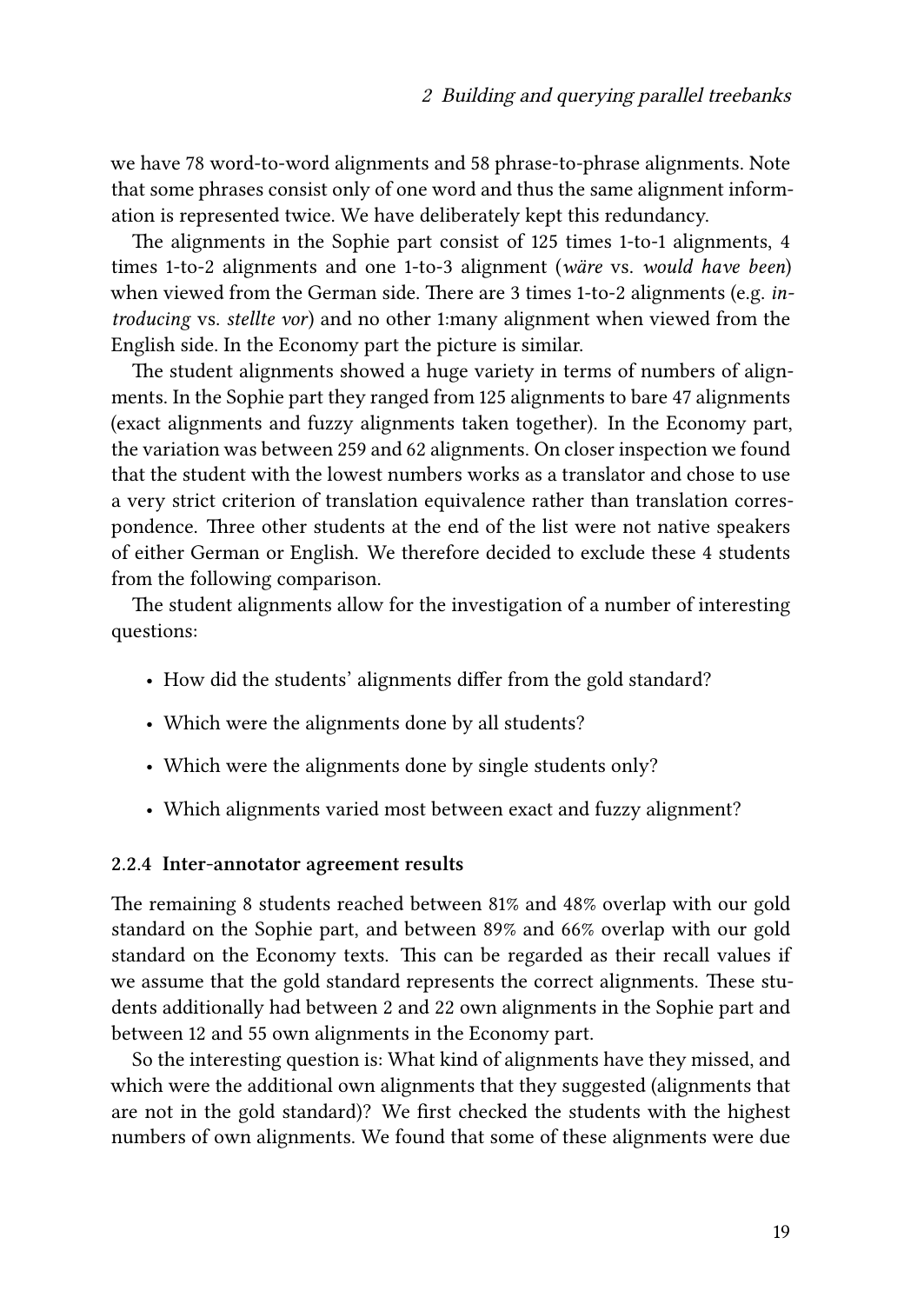to the fact that students had ignored the rule to align as close to the tokens as possible (principle 3 above).

Another reason was that students sometimes aligned a word (or some words) with a node. For example, one student had aligned the word *natürlich* to the phrase *of course* instead of to the word sequence *of course*. Our alignment tool allows that, but the alignment guidelines discourage such alignments. There might be exceptional cases where a word-to-phrase alignment is necessary in order to keep valuable information, but in general we try to stick to word-to-word and phrase-to-phrase alignments.

Another discrepancy occurred when the students aligned a German verb group with a single verb form in English (e.g. *ist zurückzuführen* vs. *reflecting*). We have decided to only align the full verb to the full verb (independent of the inflection). This means that we align only *zurückzuführen* to *reflecting* in this example.

The uncertainties on how to deal with different grammatical forms led to the most discrepancies. Shall we align the definite NP *die Umsätze* with the indefinite NP *revenues* since it is much more common to drop the article in an English plural NP than in German? Shall we align a German genitive NP with an of-PP in English (*der beiden Divisionen* vs. *of the two divisions*)? We have decided to give priority to form over function and thus to align the NP *der beiden Divisionen* with the NP *the two divisions*. But of course this choice is debatable.

When we compute the **intersection** of the alignments done by all students (ignoring the difference between exact and fuzzy alignments), we find that about 50% of the alignments done by the student with the smallest number of alignments is shared by all other students. All of the alignments in the intersection are in our gold standard file. This indicates that there is a core of alignments that are obvious and uncontroversial. Most of them are word alignments.

When we compute the **union** of the alignments done by all students (again ignoring the difference between exact and fuzzy alignments), we find that the number of alignments in the union is 40% to 50% higher than the number of alignments done by the student with the highest number of alignments. It is also about 40% to 50% higher than the number of alignments in the gold standard. This means that there is considerable deviation from the gold standard.

Other discrepancies concern cases of differing grammatical forms, e.g. a German definite singular noun phrase (*die Hand*) that was aligned to an English plural noun phrase (*hands*) in the gold standard but missed by all students. Finally there are a few cases where obvious noun phrase correspondences were simply overlooked by all students (*sich - herself*) although the tokens themselves were aligned. Such cases should be handled by an automated process in the align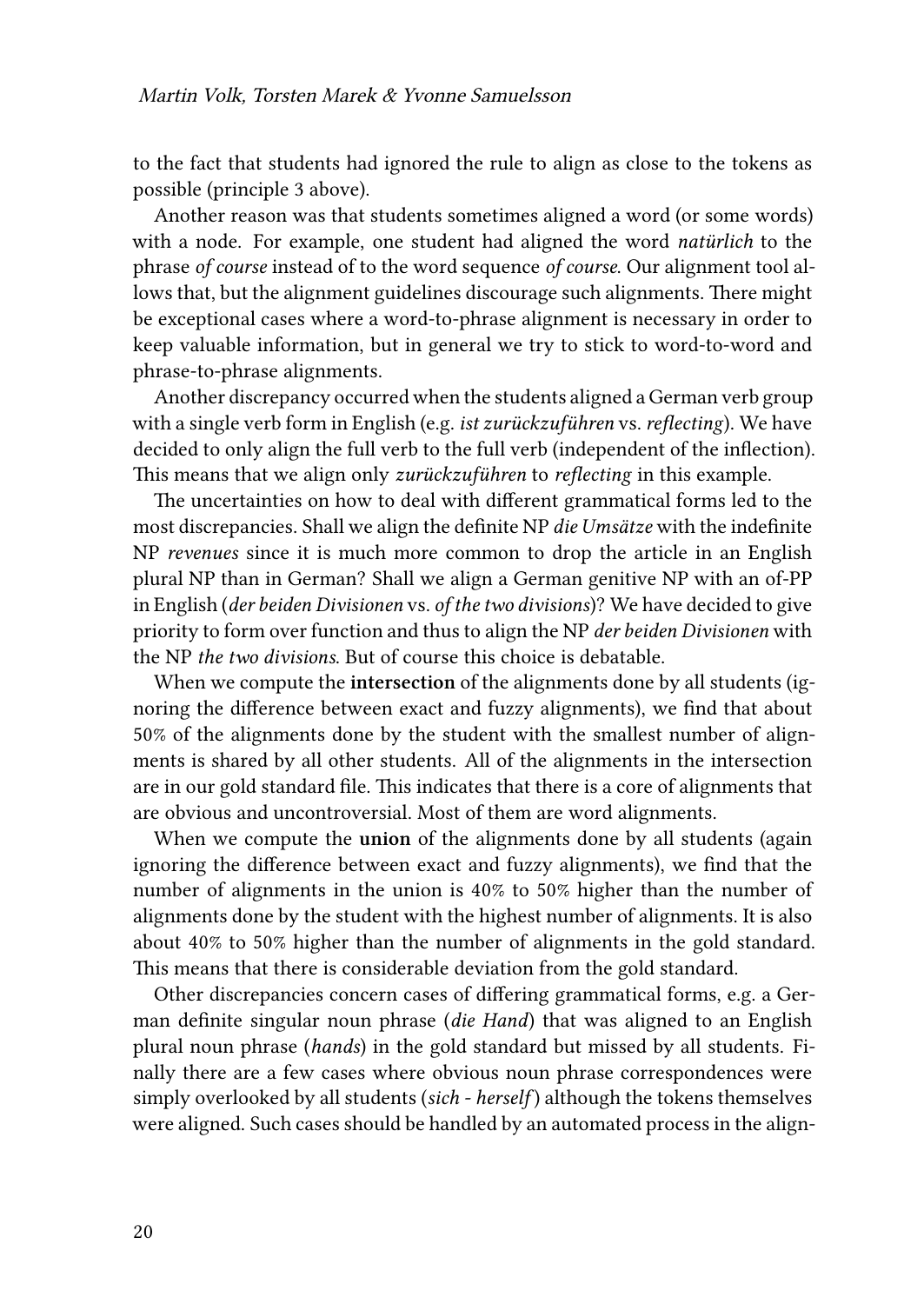ment tool that projects from aligned tokens to their mother nodes (in particular in cases of single token phrases).

#### **2.2.5 Working with the TreeAligner**

The tree alignments in SMULTRON and in the experiments above were done with a tool called TreeAligner. Let us look at the alignment process in more detail.

When our monolingual treebanks were finished, the trees were exported from the editor system and converted into TIGER-XML, an XML format for encoding syntax graphs with crossing dominance branches and secondary edges. TIGER-XML has been defined as input format for TIGERSearch, a query tool for monolingual treebanks (see [§3.1\)](#page-15-0). We use TIGER-XML also as input format for the TreeAligner([Volk et al. 2006](#page-25-7)).

The TreeAligner program is a graphical user interface to specify (or correct) word and phrase alignments between pairs of syntax trees. <sup>6</sup> The TreeAligner is roughly similar to alignment tools such as I\*Link [\(Ahrenberg, Merkel & An](#page-22-3)[dersson 2002\)](#page-22-3) or Cairo [Smith & Jahr](#page-25-8) it is especially tailored to visualize and align full syntax trees. The TreeAligner is unique in that it allows the alignments of linguistically motivated phrases via node alignments in parallel constituent structure trees (cf. [Samuelsson & Volk 2007\)](#page-25-0).

The TreeAligner operates on an alignment file in an XML format developed by us. This file describes the alignments between two TIGER-XML treebanks (specified in the alignment file) holding the trees from language one and language two respectively. For example the alignment between two nodes is represented as:

```
(1) <align type="good">
  <node treebank_id="de" node_id="s153_11"/>
  <node treebank_id="en" node_id="s144_10"/>
</align>
```
This says that node 11 in sentence 153 of the German treebank (de) is aligned with node 10 in sentence 144 of the English treebank (en). The node identifiers refer to the IDs in the TIGER-XML treebanks. The alignment is given the label "good" or "fuzzy" depending on the degree of meaning correspondence.

<sup>&</sup>lt;sup>6</sup> The TreeAligner was implemented in Python by Joakim Lundborg and Torsten Marek. It is freely available at http://www.cl.uzh.ch/treealigner.html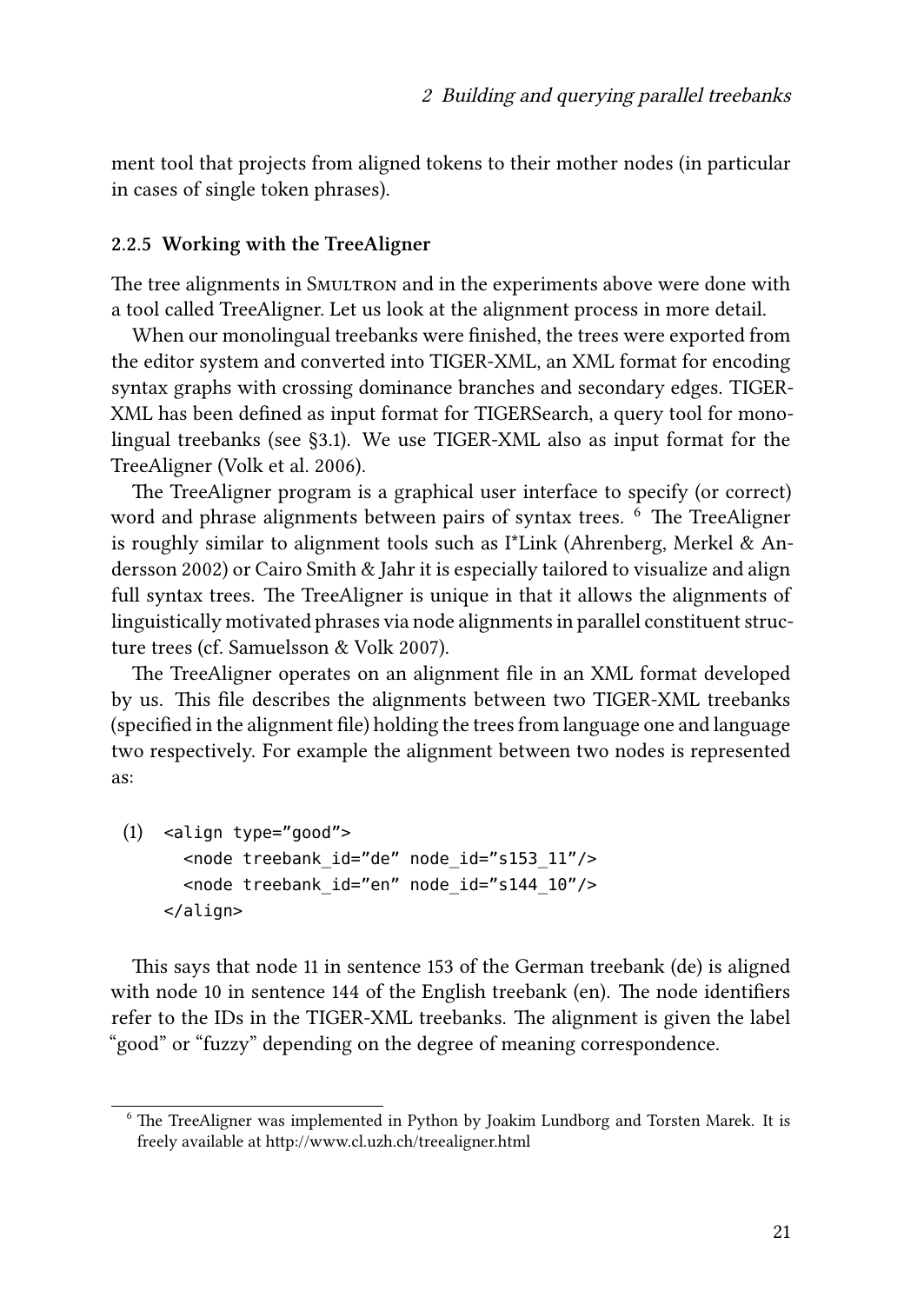The alignment file might initially be empty when we start manual alignment from scratch, or it might contain automatically computed alignments for correction. The TreeAligner displays tree pairs with the trees in mirror orientation (one top-up and one top-down) exemplified in Figure [1.](#page-7-0) The trees are displayed with node labels, edge labels and part-of-speech tags.

Each alignment is displayed as a dotted line between two nodes (or words) across two trees. Clicking on a node (or a word) in one tree and dragging the mouse pointer to a node (or a word) in the other tree inserts an alignment line. The type of the alignments is represented by its color. Our experiments indicate that eventually more alignment types than just the two used in SMULTRON will be needed to precisely represent fine-grained translation differences. In its most recent version, the TreeAligner supports arbitrarily many alignment types, which can describe many different levels or modes of alignment. These distinctions could prove useful when exploiting the aligned treebanks for Machine Translation and other applications.

Often one tree needs to be aligned to two (or more) trees in the other language. The TreeAligner therefore provides the option to browse the trees independently.

The TreeAligner is designed as a stand-alone tool (i.e. it is not prepared for collaborative annotation). It stores every alignment in an XML file (in the format described above) as soon as the user moves to a new tree pair.

Lately, we have included an interactive module that suggests word and phrase alignments. It follows an alignment memory strategy in analogy to translation memories. This means that the module stores each alignment made by the human annotator. If a new tree pair is to be aligned, the module checks whether any token sequence in the current trees has been previously aligned. If so, it suggests the stored alignment to the annotator.

#### **2.2.6 Consistency checks over alignments**

Based on the lessons learned in the inter-annotator agreement experiments, we have improved our alignment guidelines. The question is how we can ensure that the guidelines are followed. We would like to determine whether the alignments are complete and consistent, in similarity to quality checks over treebanks.

For consistency checking of the alignments, we checked for all aligned single tokens and all aligned token sequences whether they are aligned in the same way (i.e. with the predicate 'exact' or 'fuzzy') to the same corresponding tokens. We also checked whether the aligned token sequences differ in length (calculated as number of characters). Large length differences point to possibly erroneous alignments.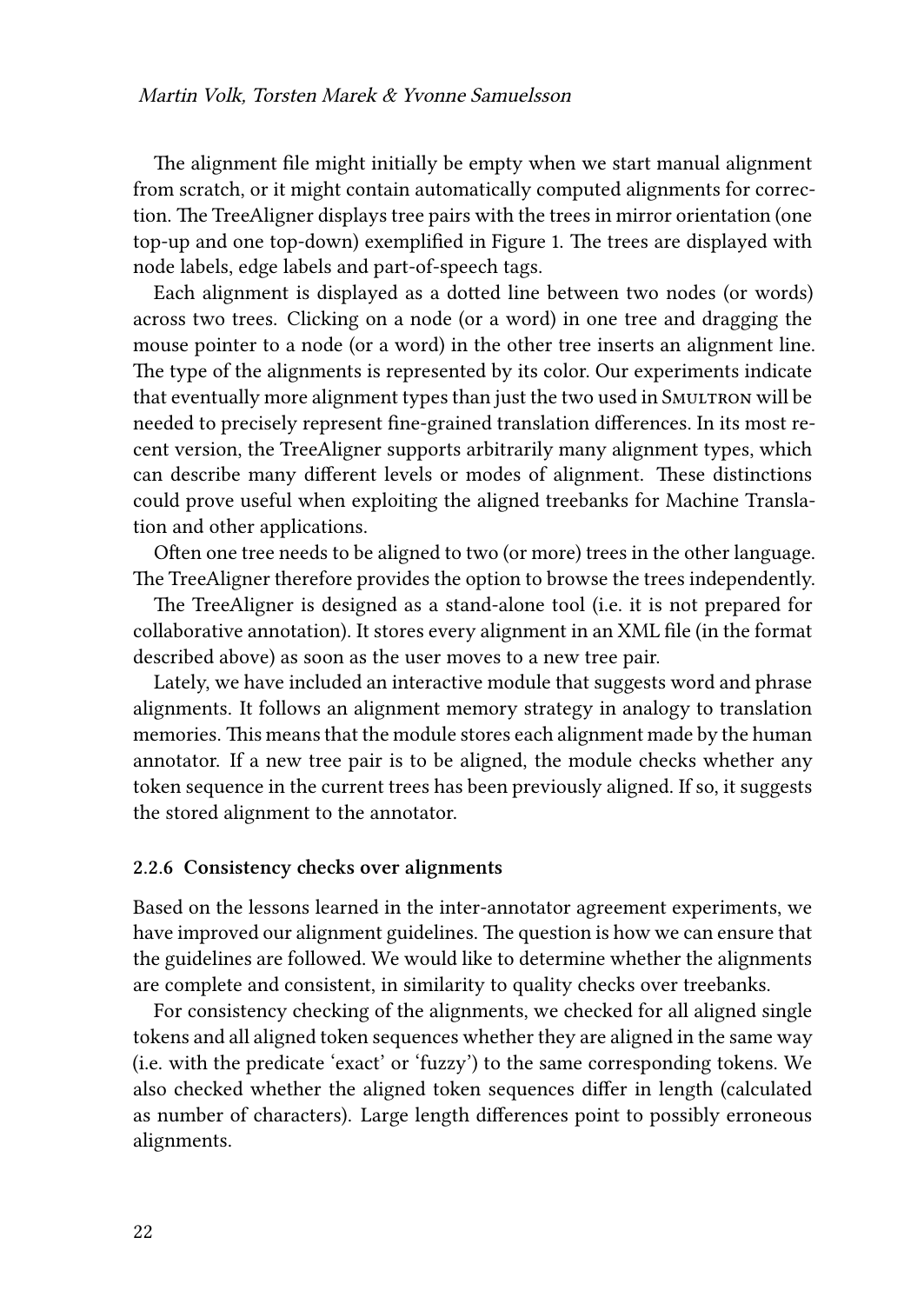Additionally, we examined the cases where different types of nodes are aligned across the languages (e.g., when an adjective phrase in one language is aligned with a prepositional phrase in the other). These consistency checks were initially done manually over an extracted table of the aligned token sequences (with their node labels). This allowed us to sort the token sequences according to different criteria and to abstract away from the dense forest of syntactic information and alignment lines in the TreeAligner.

In order to provide faster feedback about internal alignment link consistency, recent versions of the TreeAligner contain a module for consistency checks that are computed during annotation. We distinguish between two different methods, general structural constraints and association probability. Structural constraints are applied regardless of language or corpus, as they express certain invalid subgraphs. One structural constraint that has proven useful to the annotators is branch link locality, which demands that if two phrases  $p_1,\,p_2$  are aligned, any transitive successor of  $p_1$  may only be aligned to a successor of  $p_2$ . While there are some systematic problems with this constraint, it is very effective in exposing inconsistencies among the monolingual annotations and spotting simple mistakes.

The other approach relies on measuring association strength between collocates. In our case, we define an alignment link to be our collocate and check if, given the totality of all alignment links in the current corpus, we can reject it as an improbable hypothesis. For this, we use contingency tables and a  $\chi^2$  statistic for non-parametric data.

Another (forthcoming) method for consistency checking of alignment draws on the variation *n*-gram approach for syntactic annotation [\(Dickinson & Meurers](#page-23-8) [2003](#page-23-8); [2005](#page-23-7)). It considers alignment as a string-to-string mapping and, treating the target string as a label, examines each source string and their labels, to find inconsistencies in the alignment. Several heuristics are used to filter the set of variations, based on source language context and based on the nature of alignments in aligned corpora. One additional, complementary, method predicts what phrasal node (if any) a constituent should be aligned to, based on the word alignment.

### **3 Searching parallel treebanks**

Since the inception of treebanks, many languages and tools for querying syntactically annotated corpora have been developed. Most of the tools and query languages have been designed for a specific corpus and a specific annotation format.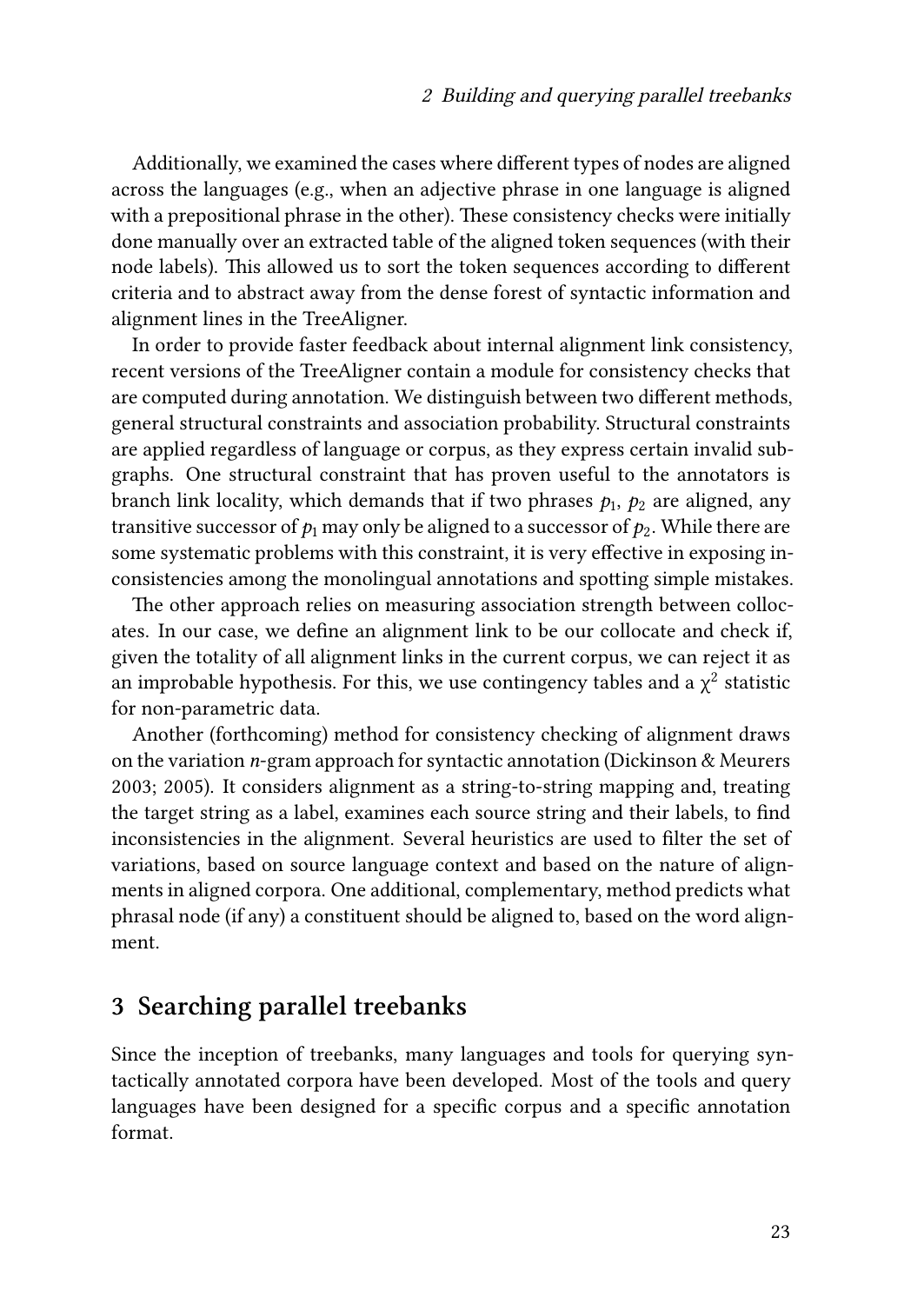Our survey focuses on TGrep and TIGERSearch since they were most influential for our own work. We are well aware of related approaches on searching parallel treebanks such as [Nygaard & Johannesen \(2004\)](#page-24-7) and [Petersen \(2006\).](#page-24-8)

#### <span id="page-15-0"></span>**3.1 Setting the standard: TGrep and TIGERSearch**

 $\mathrm{TGrep2}^7$  [\(Rohde 2005\)](#page-24-9) is a tool for querying structured syntax trees in traditional Penn Treebank "bracketed notation". It supports a wide range of structural operators apart from normal dominance or precedence checks and aims for maximal succinctness of corpus queries. Corpora can be queried using a command line interface, either in interactive or batch mode.

TIGERSearch is a powerful treebank query tool developed at the University of Stuttgart by Wolfgang Lezius (cf. [König & Lezius 2002;](#page-23-5) [Lezius 2002a](#page-24-10)). The TIGER query language is similar in expressiveness to TGrep2, but comes with a graphical user interface and highlighting of the syntax trees, frequency tables for objects identified in the query, and support for exporting query result sets. TIGERSearch has been implemented in Java and is freely available for research purposes. Because of its clearly defined input format and its powerful query language, it has become the corpus query system of choice for many linguists.

The TIGER query language is based on feature-value descriptions of all linguistic objects (tokens and constituents), dominance, precedence and sibling relations in the tree, node predicates (e.g. with respect to token arity and continuity), variables for referencing objects, regular expressions over values for varying the query precision, and queries over secondary edges (which constitute a secondary graph level).

A complex query might look like the following example with > denoting direct dominance, >\* denoting general dominance, the dot denoting immediate precedence, and the # symbol introducing variables. This query is meant to find sequences of a noun phrase followed by two prepositional phrases where both PPs are attached to the noun in the NP:

 $(2)$  #np: [cat="NP"] >\* #n1: [pos="NN"]&  $\#$ np >  $\#$ pp1: [cat="PP"]& #n1 . #pp1& #pp1  $>$  \* #n2: [pos="NN"] & #np > #pp2:[cat="PP"]& #n2 . #pp2

<sup>7</sup> TGrep can be found at http://tedlab.mit.edu/~dr/TGrep2/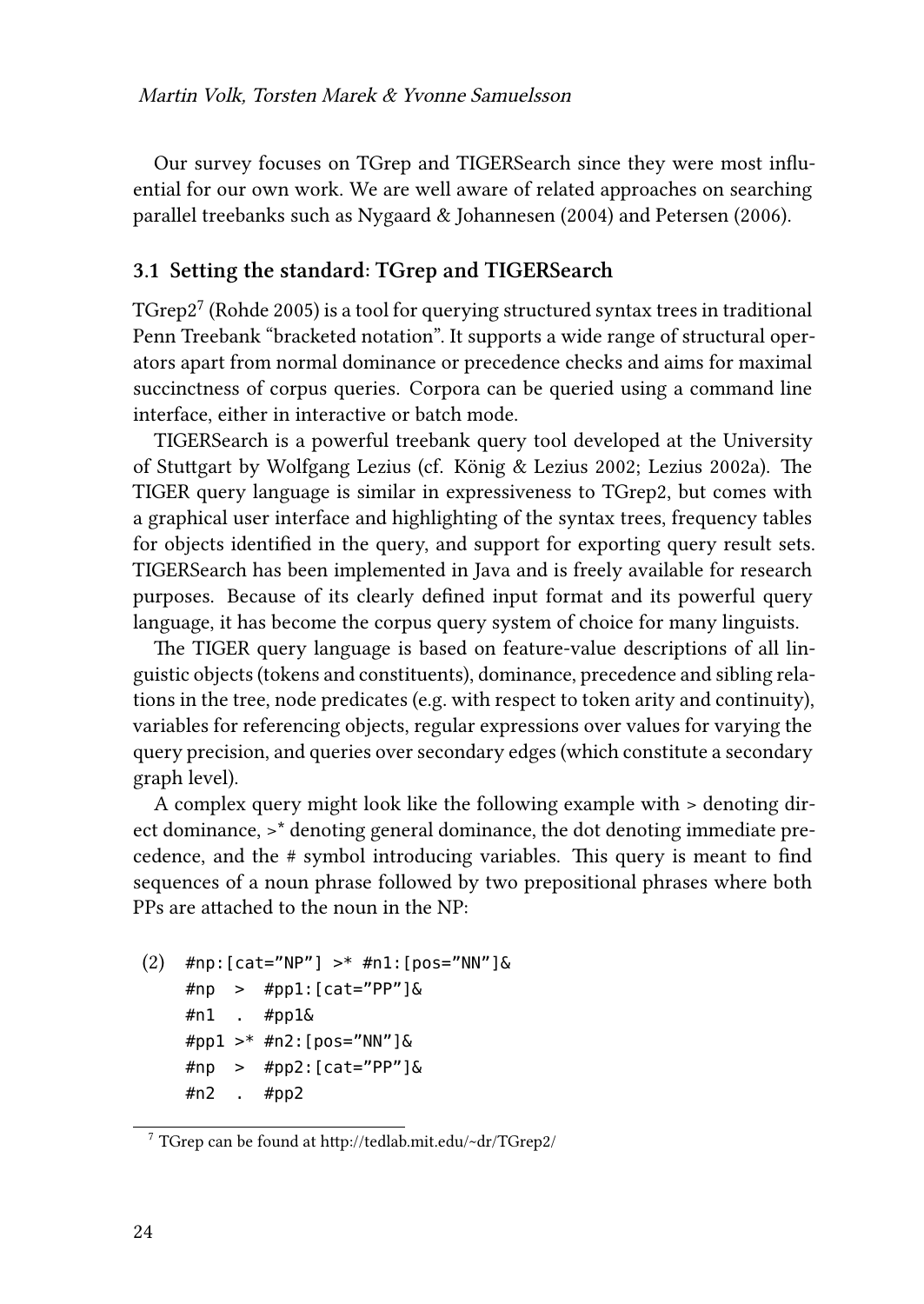This query says: Search for an NP (call it #np) that dominates a noun #n1 (line 1) and two PPs (lines 2 and 5). #pp1 must follow immediately after the noun #n1 (line 3), and #pp2 must follow immediately after the noun within the #pp1 (lines 4 and 6). This query finds, for instance, the German noun phrase "*Die Anhörung vor dem Konkursgericht zur Offenbarungserklärung*" (English "a hearing on the Disclosure Statement before the Bankruptcy Court") where both PPs are attached to the noun "Anhörung" in our SMULTRON economy treebank. Like TGrep2, TI-GER is a language for querying monolingual treebanks and thus needed to be extended for our goal of querying parallel treebanks. More generally, the design of the input format influences the design of the query language to a large degree, since it defines what can be queried. For instance, the TIGER object model supports crossing branches, leading to non-terminal nodes whose terminal successors are not a proper substring of the sentence. The TIGER query language thus has special functions for dealing with discontinuous nodes. In contrast, the Penn Treebank formalism does not support crossing branches, and thus TGrep2 has no means for this notion.

#### **3.2 The TreeAligner search module**

[Merz & Volk \(2005\)](#page-24-11) listed the requirements for a parallel treebank search tool. Based on these we have re-implemented TIGERSearch for parallel treebanks and integrated it into the TreeAligner.

We allow the power of TIGERSearch queries on both treebanks plus additional alignment constraints. For example, a typical query could ask for a sentence S dominating a prepositional phrase PP in treebank one. This query can be combined with the constraint that the S in treebank one is aligned to a verb phrase VP in treebank two which also dominates a PP. Such a query would be expressed in 3 lines as:

(3) German treebank #t1:[cat="S"] > [cat="PP"] English treebank #t2:[cat="VP"] > [cat="PP"] Alignment #t1--#t2

These three lines are entered into three separate input fields in the user interface (cf. the three input fields in the bottom left in Figure [2](#page-17-0)). Lines 1 and 2 contain the queries over the two monolingual treebanks. Line 3 contains the alignment constraint. Note that the treebank queries 1 and 2 closely follow the TIGERSearch syntax. In particular they allow the binding of variables (marked with #) to specific linguistic objects in the query. These variables are used in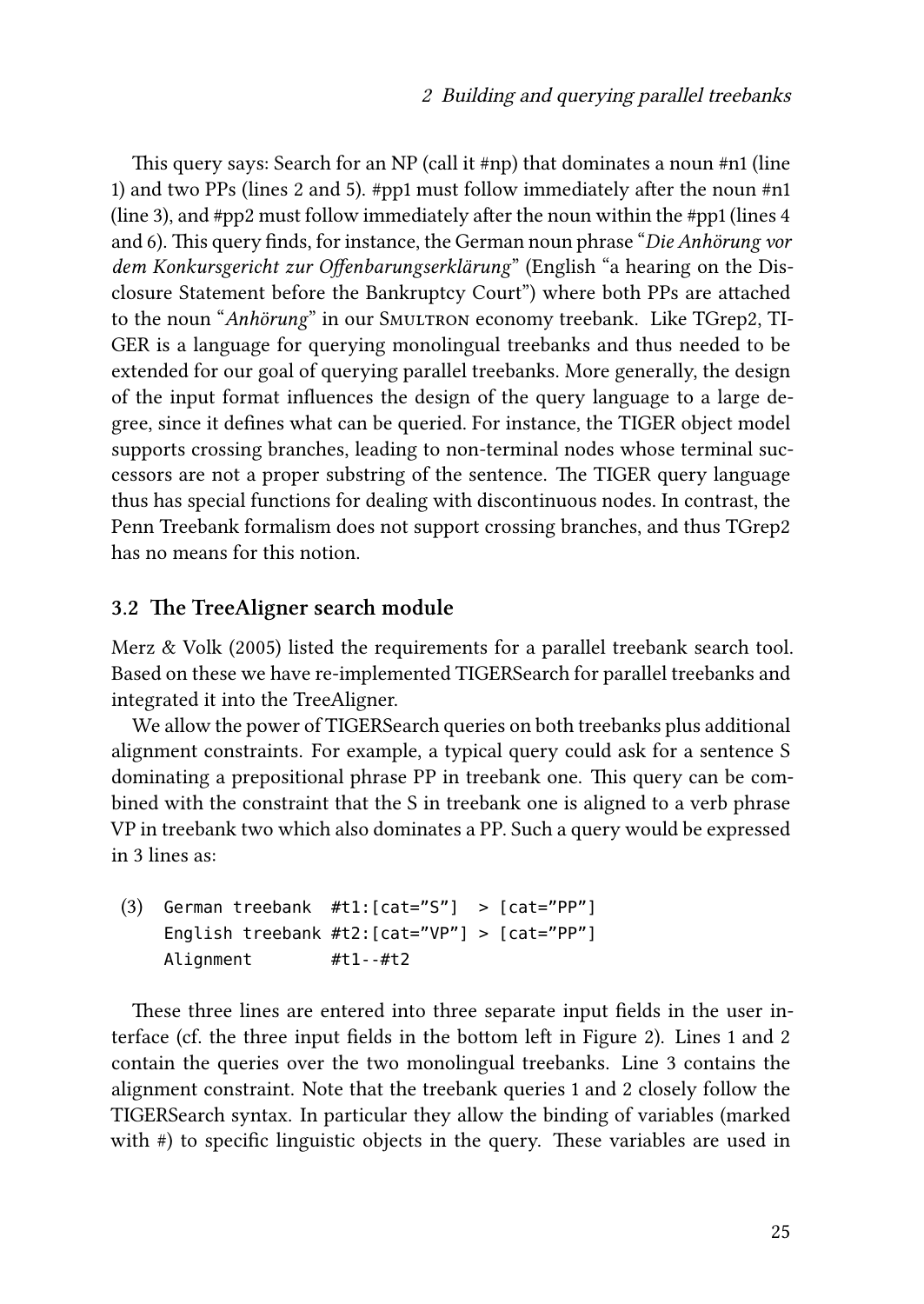the alignment constraint in line 3. The reuse of the variables is the crucial idea which enabled a clear design of the TreeAligner Search Module by keeping the alignment constraints separate from the queries over the two treebanks.

The above query will find the tree pair in Figure [2](#page-17-0) because it matches the alignment between the English VP *closed the front door behind her* and the elliptical German sentence *schloß hinter sich die Tür* (which lacks the subject, but is still annotated as S).

<span id="page-17-0"></span>

Figure 2: Screenshot of the TreeAligner with the Search Module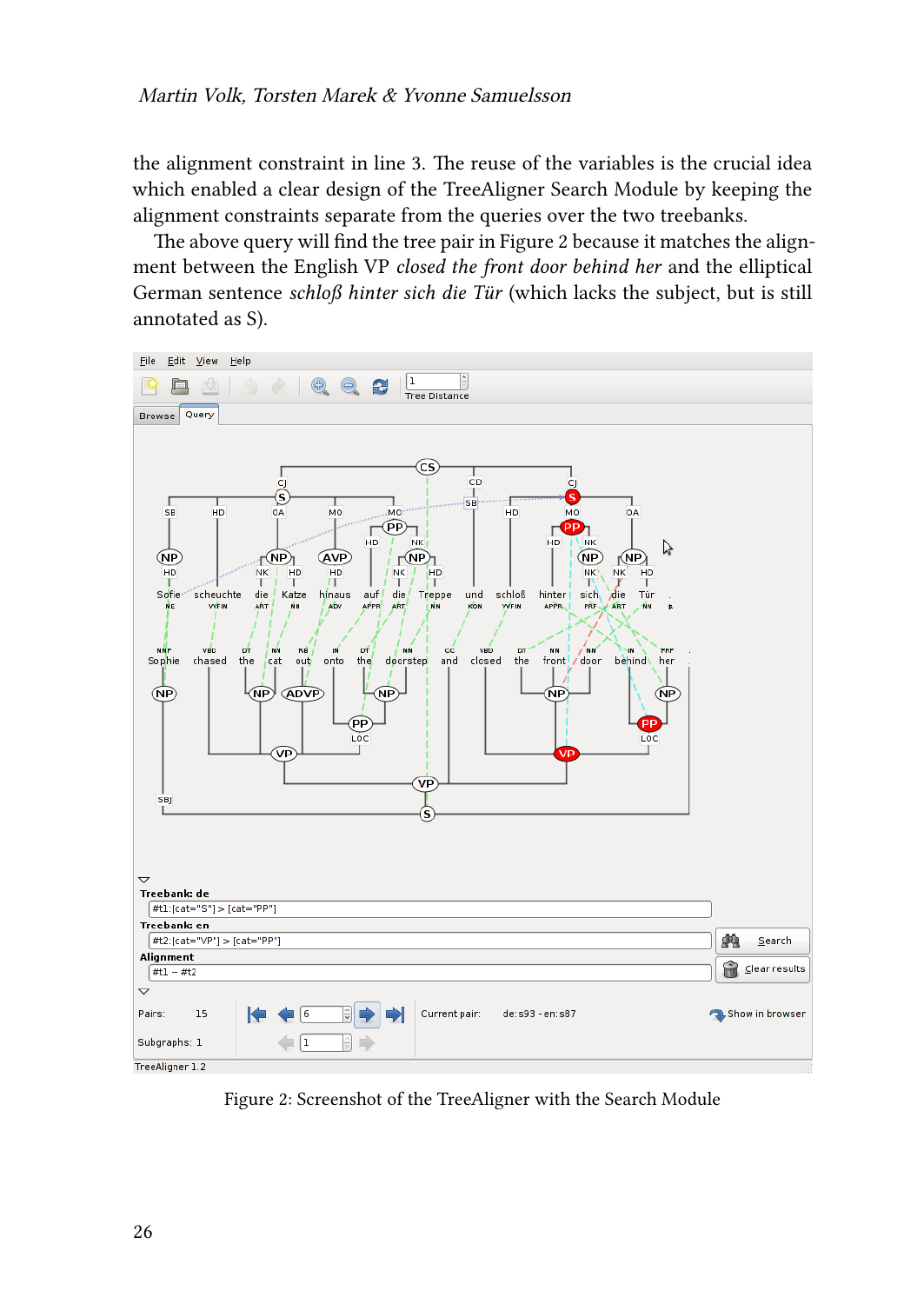The Search Module in the TreeAligner is intended for any parallel treebank where the monolingual treebanks can be converted into TIGER-XML and where the alignment information can be converted to the Smultron XML alignment format. The separation of these parts makes it possible to query each treebank separately as well. The system is divided into a monolingual query facility and an alignment query facility that makes use of the former to perform its job. This design choice made it necessary to (re)implement TIGERSearch, the alignment query facility, and the integration into the TreeAligner.

We chose to reimplement TIGERSearch in Python which influenced the feature set. Even though the implementation of TIGERSearch is well documented (in [Lezius 2002a](#page-24-10) among others) and the Java source codes are available under an Open Source license, the reimplementation is not a trivial task.

The query language for the alignment constraints is kept simple as well. The user can specify that two linguistic objects must be aligned (with exact alignment or approximate alignment). And such constraints can be combined with *AND* statements into more complex constraints. We cannot foresee all options on how a parallel treebank will be queried. We have therefore focused on a clear design of the Search Module rather than overloading it with features. This will facilitate the integration of more features as they are requested by users.

#### **3.2.1 Limitations of the TIGER query language**

While certain limitations of query languages are due to the original design and could only be approximated, other valid queries may simply be missing from the query language. [Lai & Bird \(2004\)](#page-23-13) give a list of seven sample queries that each query formalism should support, regardless of the annotation formalism.

Here we deal with queries that contain universal quantification, i.e. selecting a tree by stating constraints over sets of nodes rather than individual nodes. The sample queries contain two examples where this is needed [\(Lai & Bird 2004](#page-23-13)):

- Q2. Find sentences that do not include the word *saw*.
- Q5. Find the first common ancestor of sequences of a noun phrase followed by a verb phrase.

With the TIGER query language and its implementation TIGERSearch [\(Lezius](#page-24-10) [2002a](#page-24-10)), these queries can only be approximated. The result set generated for the approximated queries will likely contain errors.

Because of the technical nature of the discussion in this section we speak of syntax *graphs* rather than trees. These graphs are directed, acyclic and do not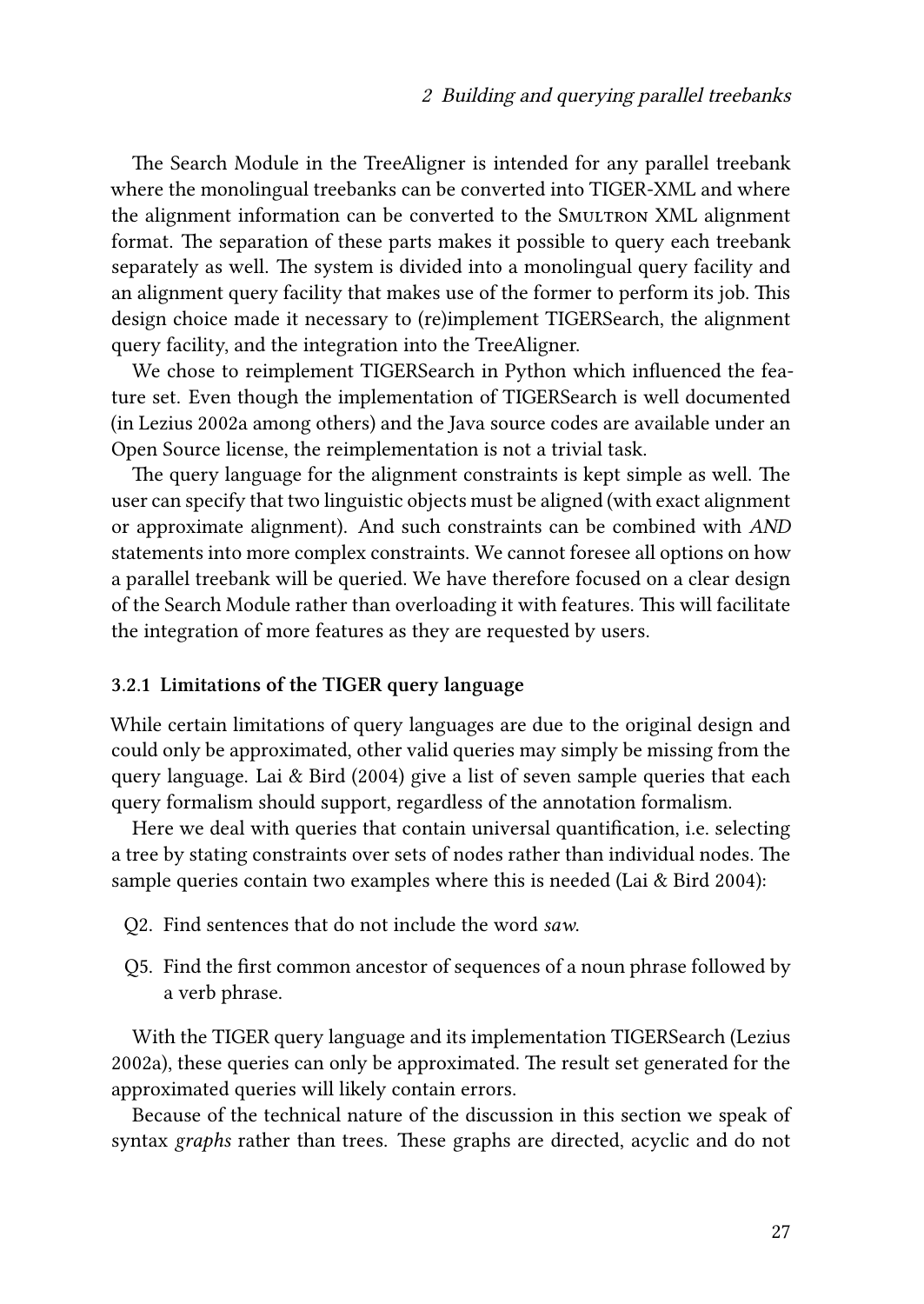contain structure sharing (i.e. each node has exactly one direct ancestor). However, due to crossing branches, TIGER trees cannot be stored as nested lists or XML DOM trees directly, which is the usual understanding of trees.

*Node descriptions* are boolean expressions of feature constraints of the form "(feature=value)". They are the basis for finding nodes (assignments) in the corpus which are then used for the constraint resolution in TIGER queries.

In the TIGER query language, every node variable is implicitly existentially quantified, i.e. the query

(4) 
$$
\#s: [cat="S"] !> \#w: [word="saw"]
$$

returns all combinations of two nodes #s, #w in all graphs, such that #s does not dominate #w (the exclamation mark is the negation operator). From the graphs that were requested in Q2, it will only contain the graphs that do contain the word *saw* outside of an S node. All graphs that do not contain any *saw* will not show up in the result set. Another attempt to formulate Q2 is the query

```
(5) #s: [cat="S"] >* #w: [word!="saw"]
```
which returns all combinations of all words except *saw* that are dominated by an S node.

[Lezius \(2002b\)](#page-24-12) already acknowledges this restriction and proposes to extend the TIGER query formalism with a universal quantifier and the implication operator. While this is natural given the unification-based evaluation of queries in TIGERSearch, an implementation comes at great computational cost. For each universal quantifier in a query, all nodes in the graph have to be iterated to find out if they satisfy the implication.

#### **3.2.2 Extensions of the query language in the TreeAligner**

The solution suggested by [Lezius \(2002b\)](#page-24-12) builds upon the query calculus that is at the core of TIGERSearch's query evaluation engine. In contrast, the query engine in the TreeAligner is based on node sets, and combinations of nodes from the different sets to satisfy the constraints given in a query. We summarize our approach in the following. More details can be found in [Marek, Lundborg & Volk](#page-24-13) [\(2008\).](#page-24-13)

In the previous analysis of Q2, we showed that it is possible to rephrase the query using logical equivalents. Therefore, the query "get all S nodes that do not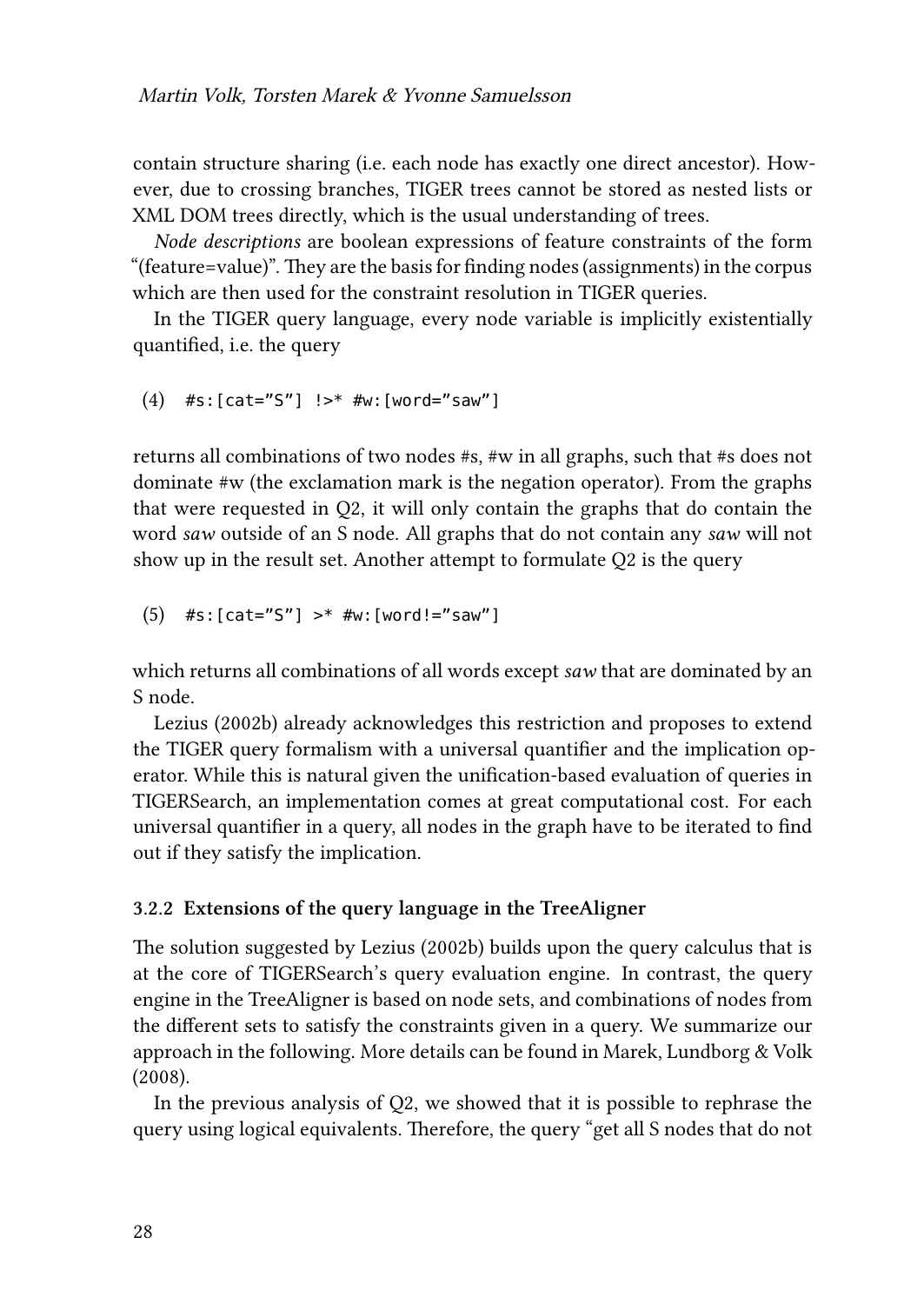contain the word *saw* " can be rephrased into "get all graphs where all instances of *saw*, if any, are not dominated by a specific S node". We already demonstrated that it is not possible to express this query within the old formalism, because one of the operands ("all instances of *saw*, if any") is a *set* of nodes rather than a single node. In order to get correct results, we introduce a new type into the query language: the node set.

#### **3.2.3 Node Sets**

Traditional node descriptions are still bound by an existential quantifier. A node set, in contrast, is bound by a variable that starts with a percentage symbol:

```
(6) #s:[cat="S"] !>* %w:[word="saw"]
```
If one operand in a constraint is a node set instead of a node, the semantics of the constraint are changed. In this case, only those assignments to #s are returned where the constraint holds for each node in the node set %w. In the example at hand, only those S nodes are returned that do not dominate any word *saw* in a graph.

The semantics of the node predicates that are defined in the TIGER query language do not change, they still operate at the node level. In the query

```
(7) %np:[cat="NP"] & tokenarity(%np, 2)
```
the node set %np will contain all NPs whose token arity is 2. In other words, the query matches all NPs that consist of two tokens (e.g. "*Cash flow*" or "*this increase*").

If each variable is bound by an existential quantifier, evaluation of a query (or rather, one term in a query in Disjunctive Normal Form) can terminate as soon as one node description does not yield any results. Graphs that do not contain matching nodes for any of the descriptions will also be disregarded. In the presence of node sets, this behavior is wrong. But graphs without any occurrence of *saw* are valid results for the query. Because of that, the semantics of node descriptions bound to node sets are changed. In contrast to nodes, which may not be undefined, they can be the empty set. If this is the case, a constraint is trivially true.

With this change in place, TIGER is in Cantor's paradise, and no one shall expel it from there. With the basic semantics of set types defined, new set predicates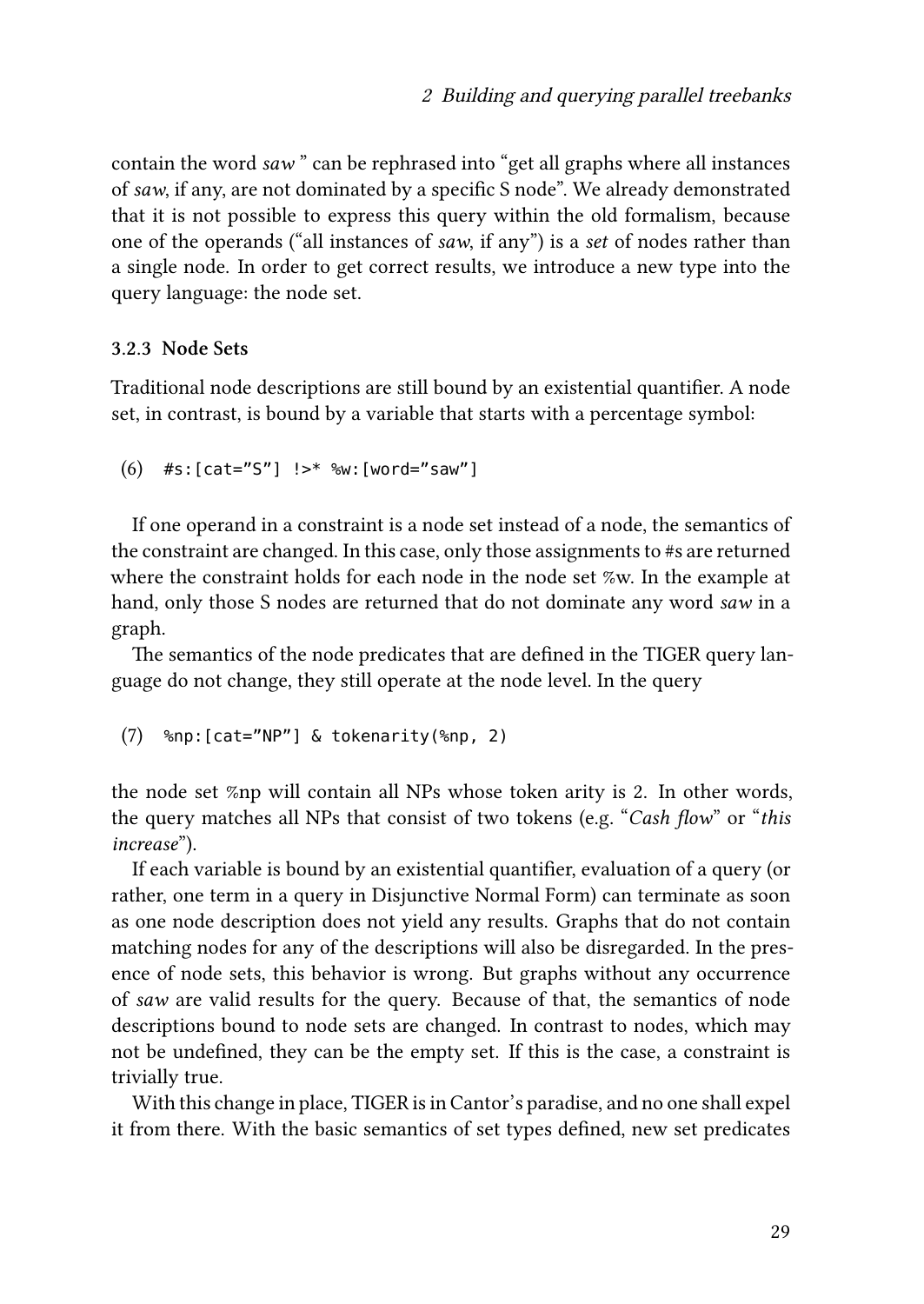can be introduced to refine queries. As an example, consider the query "Return all NPs that do not contain any prepositional phrase PP, but only if the graph contains PPs". With empty node sets allowed, the query would have to be written as

```
(8) [cat="NP"] !>* %pp:[cat="PP"] & [cat="PP"]
```
to ensure that at least one PP exists. As a side effect, the result set contains one entry for each combination of NP and PP in a matching graph, which is slightly more than what the query was supposed to yield. If a node set must not be empty, set algebra operations like cardinality, element containment, union and intersection could be added to TIGER.

Instead of adding support for set operations, we introduced two new predicates that operate exclusively on node sets: *empty* and *nonempty*. The semantics of the predicates can be inferred from the names, and the previous query can be written in a straightforward manner:

(9) [cat="NP"] !>\* %pp:[cat="PP"] & nonempty(%pp)

This makes it possible to search for graphs that do not contain a specific kind of nodes by using the predicate *empty*. The query

```
(10) %w:[pos="DT"] & empty(%w)
```
returns all graphs that do not contain any determiner. For example, in our Smultron economy treebank we find determinerless English headlines such as "*Group orders grew 8 percent, revenues 10 percent*".

### **4 Conclusions**

We have shown that building parallel treebanks is a complex process. For our Smultron treebank we have used separate tools for creating the monolingual treebanks and the alignment. We have improved the process by automatic treebank deepening, interactive visualisation tools, automatic alignment suggestions and consistency checking over trees and alignments.

Still, the process remains burdensome in particular since the alignments constitute semantic annotations. We have shown that good alignment guidelines are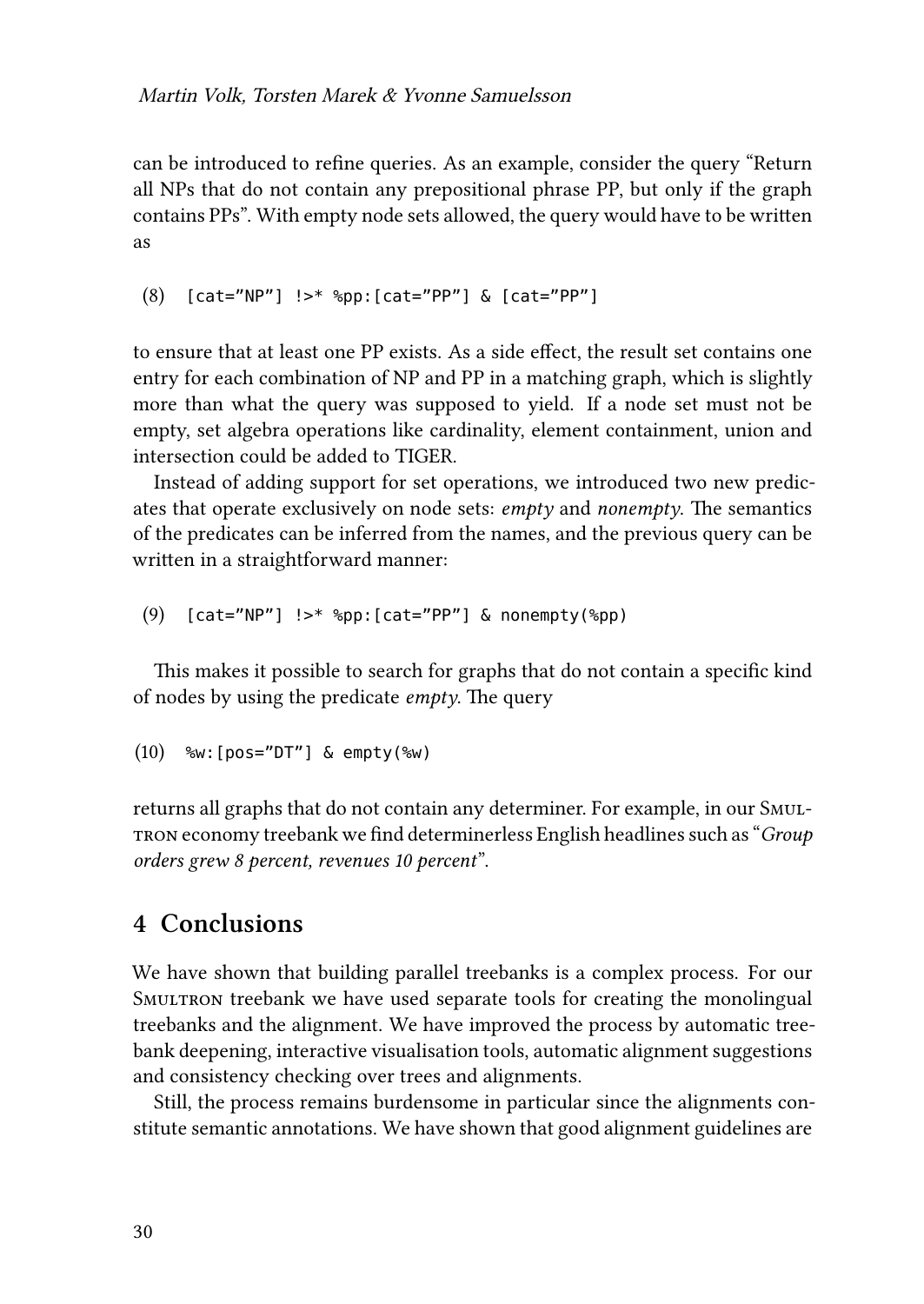important. Our experiments have helped us to realize that the guidelines need to contain a host of fine-grained alignment rules and illustrative examples to clarify critical cases.

Our alignment work would have been impossible without the TreeAligner, our tool for interactive alignment and searching of parallel treebanks. The alignment module provides for quick drag-and-click alignments and supports various views on the aligned trees. The search module allows powerful treebank searches combining constraints over trees and alignments. We have implemented a query language that was inspired by TIGERSearch but which supersedes TIGERSearch with support for universal quantification.

Future research may go in various directions. We would like to move from a split development of monolingual treebanks and subsequent alignment to a more integrated development process. This should include annotation projection and cross-language consistency checks in every phase of the development process. Moreover recent work on automatic word and phrase alignment should be better integrated into the TreeAligner.

Annotating a parallel treebank is labor-intensive, but it provides such a wealth of cross-language observations that make it worthwhile and rewarding.

### **Acknowledgments**

We gratefully acknowledge financial support for the Smultron project by Granholms stiftelse, Rausings stiftelse and the University of Zurich.

### **References**

- <span id="page-22-0"></span>Abeillé, Anne. 2003. Building and using parsed corpora. In Anne Abeillé (ed.), *Text, speech and language technology*. Dordrecht: Kluwer Academic.
- <span id="page-22-1"></span>Ahrenberg, Lars. 2007. LinES: An english-swedish parallel Treebank. In *Proceedings of Nodalida 2007*.
- <span id="page-22-3"></span>Ahrenberg, Lars, Magnus Merkel & Mikael Andersson. 2002. A system for incremental and interactive word linking. In *Proceedings of LREC-2002*, 485–490.
- <span id="page-22-2"></span>Ambati, Vamshi & Alon Lavie. 2008. Improving syntax driven translation models by re-structuring divergent and non-isomorphic parse tree structures. In *Proceedings of the Student Research Workshop at the Eighth Conference of the Association for Machine Translation in the Americas*.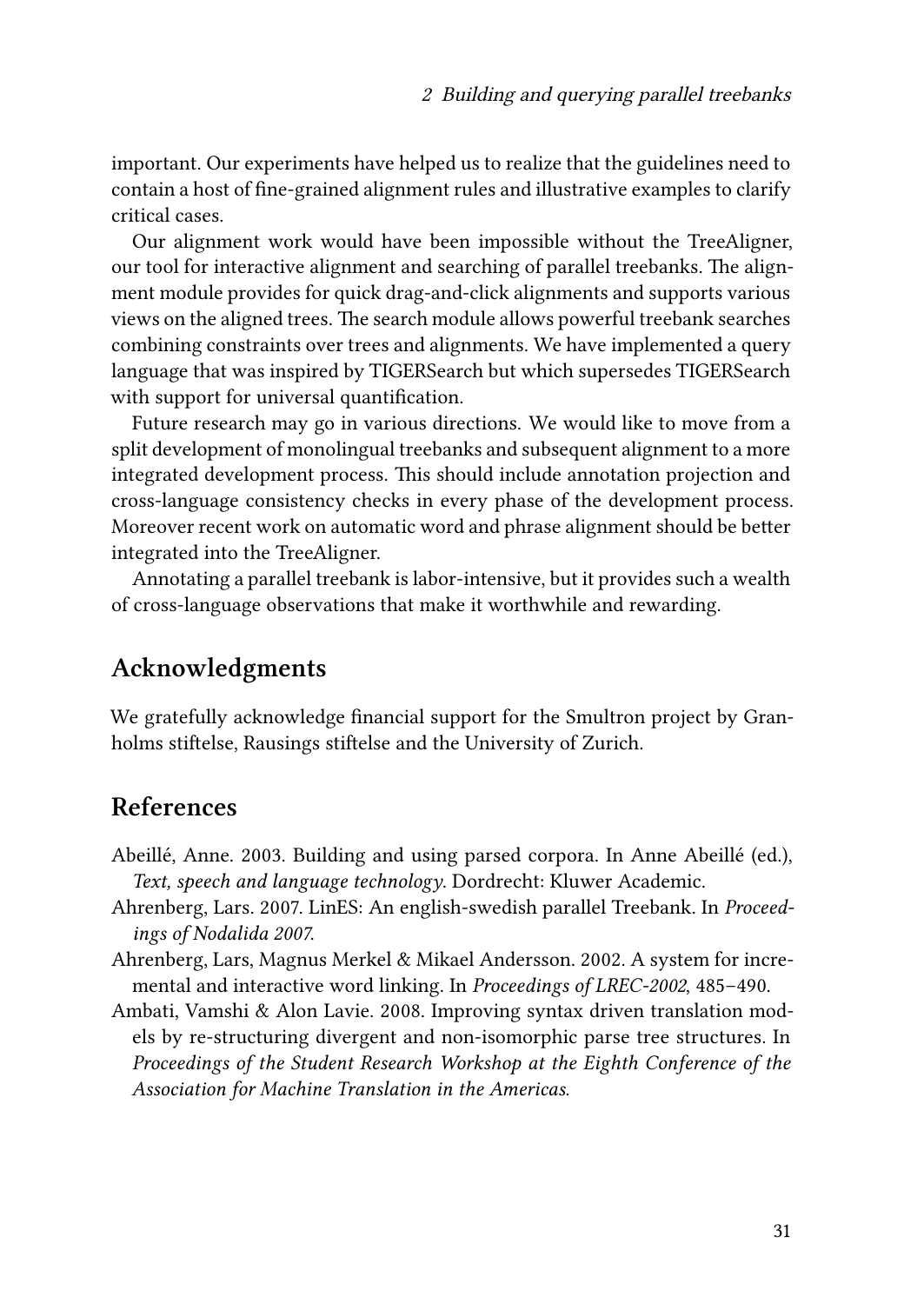- <span id="page-23-3"></span>Brants, Thorsten, Roland Hendriks, Sabine Kramp, Brigitte Krenn, Cordula Preis, Wojciech Skut & Hans Uszkoreit. 1997. *Das NEGRA-Annotationsschema*. Tech. rep. Saarbrücken: Universität des Saarlandes. [http : / / www . coli . uni - sb . de /](http://www.coli.uni-sb.de/sfb378/negra-corpus/negra-corpus.html) [sfb378/negra-corpus/negra-corpus.html](http://www.coli.uni-sb.de/sfb378/negra-corpus/negra-corpus.html).
- <span id="page-23-12"></span>Burchardt, Aljoscha, Katrin Erk, Anette Frank, Andrea Kowalski, Sebastian Padó & Manfred Pinkal. 2006. The SALSA corpus: A German corpus resource for lexical semantics. In *Proceedings of LREC 2006*, 969–974.
- <span id="page-23-0"></span>Cmejrek, Martin, Jan Curin & Jiří Havelka. 2003. Treebanks in machine translation. In *Proceedings of the 2nd Workshop on Treebanks and Linguistic Theories*, 209–212.
- <span id="page-23-6"></span>Dickinson, Markus & Walt Detmar Meurers. 2003. Detecting errors in part-ofspeech annotation. In *Proceedings of EACL-03*, 107–114.
- <span id="page-23-8"></span>Dickinson, Markus & Walt D. Meurers. 2003. Detecting inconsistencies in treebanks. In *Proceedings of TLT-03*, 45–56.
- <span id="page-23-7"></span>Dickinson, Markus & Walt D. Meurers. 2005. Detecting errors in discontinuous structural annotation. In *Proceedings of ACL-05*, 322–329.
- <span id="page-23-11"></span>Groves, Declan, Mary Hearne & Andy Way. 2004. Robust sub-sentential alignment of phrase-structure trees. In *Proceedings of Coling 2004*, 1072–1078.
- <span id="page-23-1"></span>Hansen-Schirra, Silvia, Stella Neumann & Michaela Vela. 2006. Multidimensional annotation and alignment in an English-German translation corpus. In *Proceedings of the 5th Workshop on NLP and XML (NLPXML-2006): Multi-Dimensional Markup in Natural Language Processing*, 35–42. Trento: ACL.
- <span id="page-23-2"></span>Hearne, Mary & Andy Way. 2006. Disambiguation strategies for data-oriented translation. In *Proceedings of the 11th Conference of the European Association for Machine Translation 2006 (EAMT 2006)*, 59–68.
- <span id="page-23-4"></span>Järborg, Jerker. 1986. *SynTag Dokumentation: Manual för SynTaggning*. Tech. rep. Department of Swedish, Göteborg University.
- <span id="page-23-10"></span>Kruijff-Korbayová, Ivana, Klára Chvátalová & Oana Postolache. 2006. Annotation guidelines for the Czech-English word alignment. In *Proceedings of LREC 2006*.
- <span id="page-23-5"></span>König, Ekkehard & Wolfgang Lezius. 2002. *The TIGER language – a description language for syntax graphs. Part 1: User's guidelines*. Tech. rep.
- <span id="page-23-13"></span>Lai, Catherine & Steven Bird. 2004. Querying and updating treebanks: A critical survey and requirements analysis. In *Proceedings of the Australasian Language Technology Workshop 2004*.
- <span id="page-23-9"></span>Lars, Ahrenberg, Magnus Merkel & Michael Petterstedt. 2003. Interactive word alignment for language engineering. In *Proceedings of EACL-2003*.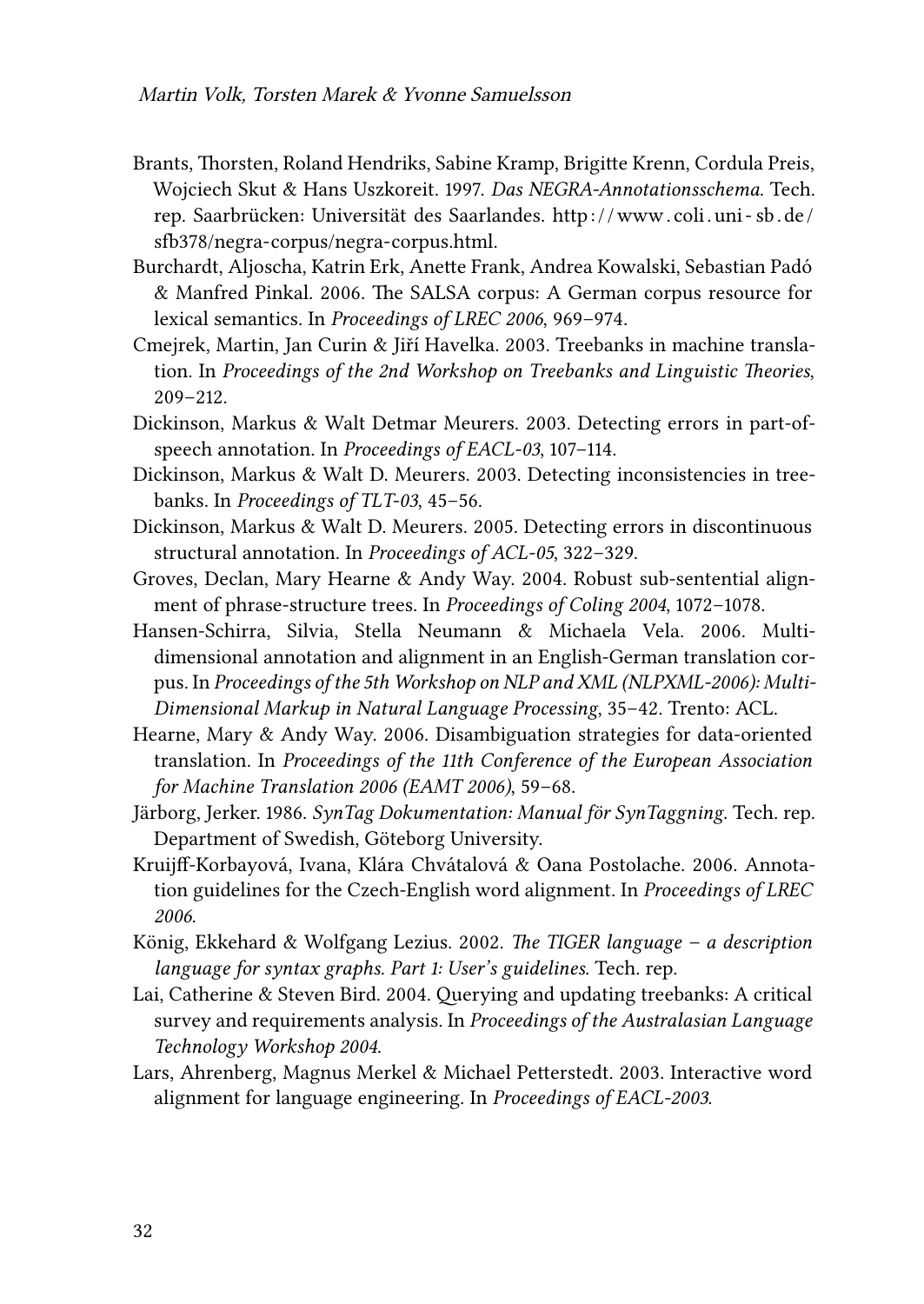- <span id="page-24-10"></span>Lezius, Wolfgang. 2002a. *Ein Suchwerkzeug für syntaktisch annotierte Textkorpora*. IMS, University of Stuttgart PhD thesis.
- <span id="page-24-12"></span>Lezius, Wolfgang. 2002b. TIGERSearch – ein Suchwerkzeug für Baumbanken. In Stephan Busemann (ed.), *Proceedings der 6. Konferenz zur Verarbeitung natürlicher Sprache (KONVENS 2002)*, 107–114.
- <span id="page-24-4"></span>Loftsson, Hrafn. 2009. Correcting a POS-tagged corpus using three complementary methods. In *Proceedings of EACL-09*, 523–531. Athens.
- <span id="page-24-5"></span>Lundborg, Joakim, Torsten Marek, Maël Mettler & Martin Volk. 2007. Using the stockholm treealigner. In *Proceedings of the 6th Workshop on Treebanks and Linguistic Theories 2007*.
- <span id="page-24-13"></span>Marek, Torsten, Joakim Lundborg & Martin Volk. 2008. Extending the TIGER query language with universal quantification. In *Proceedings of KONVENS*, 3– 14. Athens.
- <span id="page-24-6"></span>Melamed, Dan. 1998. *Manual annotation of translational equivalence: The Blinker project*. Tech. rep. 98-06, IRCS. Philadelphia PA.
- <span id="page-24-11"></span>Merz, Charlotte & Martin Volk. 2005. Requirements for a parallel treebank search tool. In *Proceedings of GLDV-Conference, Sprache, Sprechen und Computer / Computer Studies in Language and Speech 2005*. Peter Lang Verlag.
- <span id="page-24-3"></span>Nivre, Joakim. 2002. What kinds of trees grow in Swedish soil? A comparison of four annotation schemes for Swedish. In *Proceedings of First Workshop on Treebanks and Linguistic Theory*. Sozopol, Bulgaria.
- <span id="page-24-0"></span>Nivre, Joakim, Koenraad De Smedt & Martin Volk. 2005. Treebanking in Northern Europe: A white paper. In Henrik Holmboe (ed.), *Nordisk Sprogteknologi. Nordic language technology. Årbog for Nordisk Sprogteknologisk Forskningsprogram 2000-2004*, 97–112. Copenhagen: Museum Tusculanums Forlag.
- <span id="page-24-7"></span>Nygaard, Lynne & Janne B. Johannesen. 2004. Searchtree: A user-friendly treebank search interface. In *Proceedings of 3rd Workshop on Treebanks and Linguistic Theories*, 183–189.
- <span id="page-24-8"></span>Petersen, Ulrik. 2006. Querying both parallel and treebank corpora: Evaluation of a corpus query system. In *Proceedings of LREC 2006*.
- <span id="page-24-1"></span>Rios, Annette, Anne Göhring & Martin Volk. 2009. A Quechua-Spanish parallel treebank. In *Proceedings of the 7th Workshop on Treebanks and Linguistic Theories*.
- <span id="page-24-9"></span>Rohde, Doug L. T. 2005. *TGrep2 User Manual*. [http://tedlab.mit.edu/~dr/Tgrep2/.](http://tedlab.mit.edu/~dr/Tgrep2/)

<span id="page-24-2"></span>Samuelsson, Yvonne & Martin Volk. 2006. Phrase alignment in parallel treebanks. In Jan Hajic & Joakim Nivre (eds.), *Proceedings of the Fifth Workshop on Treebanks and Linguistic Theories*, 91–102.